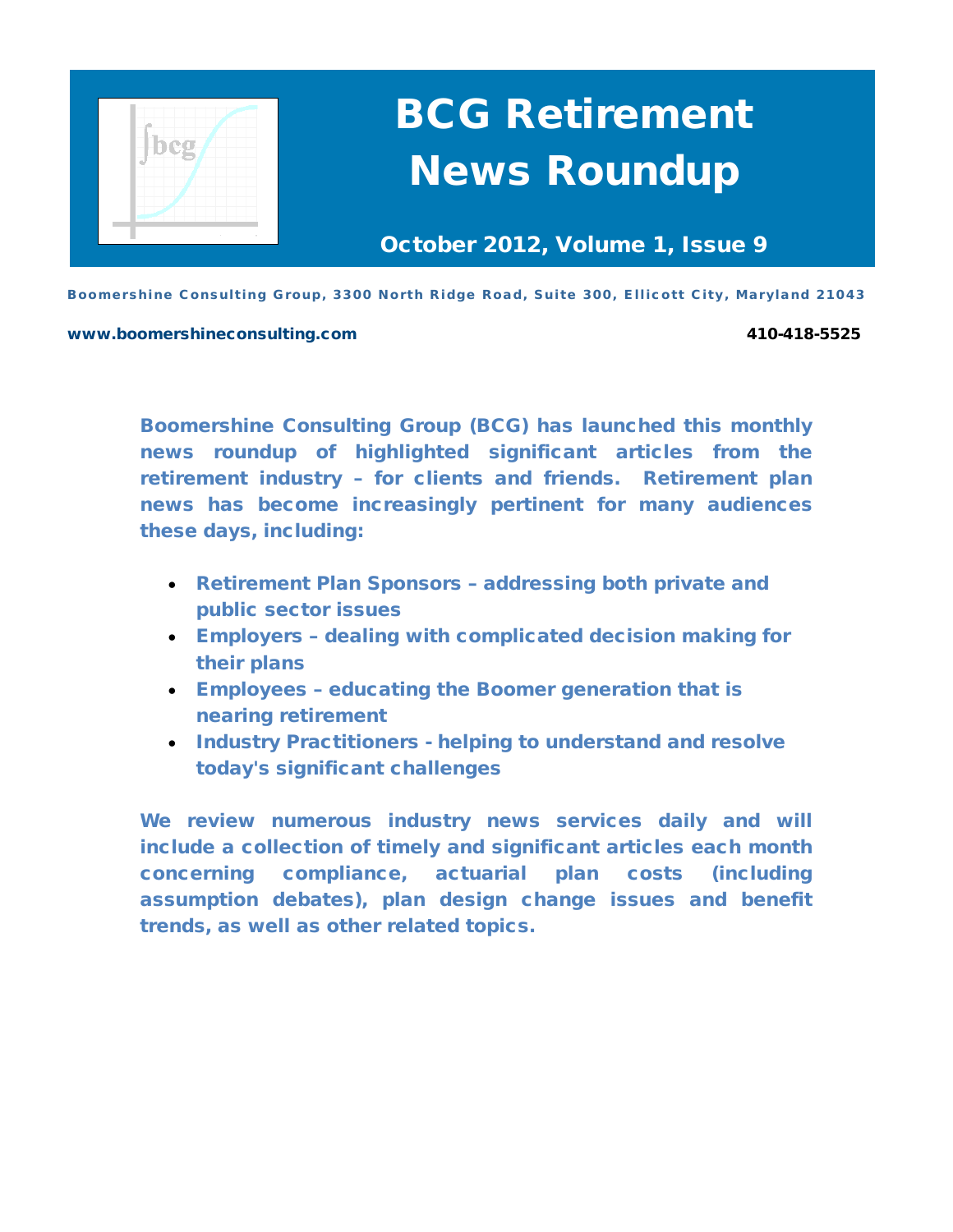| <b>INSIDE THIS ISSUE</b>                                                                                                                     |
|----------------------------------------------------------------------------------------------------------------------------------------------|
| <b>Public Sector/Government Plans</b>                                                                                                        |
| <b>EEOC Wins Summary Judgment on Liability in</b><br><b>Baltimore County Pension Case</b>                                                    |
| Bad news, good news on state pensions;<br>VRS' financial hole still getting deeper, but new<br>contribution rates won't be set for next year |
| Republicans build up, then fight, issue of bailouts<br>for pension funds                                                                     |
| 10 states where the public pension fight is fierce                                                                                           |
| RI takes the lead as states fight \$1.4 trillion war<br>with unions over public employee pensions                                            |
| <b>State Public Pension Gap: Shrinking But Still Huge</b>                                                                                    |
|                                                                                                                                              |
| <b>Private Sector</b>                                                                                                                        |
| IRS increases contribution limits on retirement<br>plans                                                                                     |
|                                                                                                                                              |
| US cos take aim at pension risk with lump-sum<br><b>offers</b>                                                                               |
| Those in late 30s most concerned                                                                                                             |
|                                                                                                                                              |
| <b>Private-Sector Retirement Plan Income Steady</b>                                                                                          |
| <b>Social Security Announces 1.7 Percent Benefit</b><br><b>Increase for 2013</b>                                                             |

 $\mathsf{l}$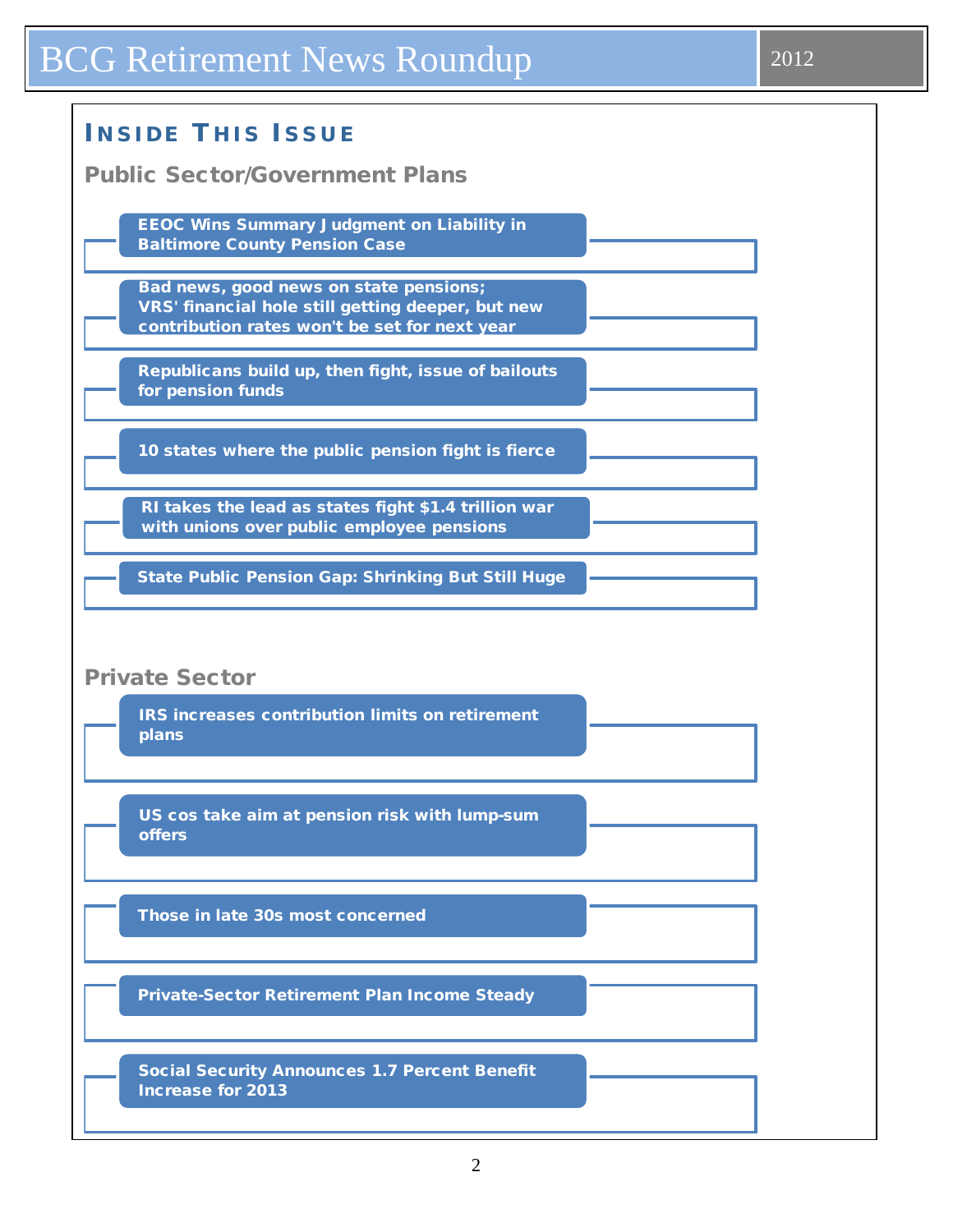# Public Sector/Government Plans

## <span id="page-2-0"></span>EEOC Wins Summary Judgment on Liability in Baltimore County Pension Case

The Equal Employment Opportunity Commission issued the following news release:

A federal judge has granted summary judgment against Baltimore County in favor of the U.S. Equal Employment Opportunity Commission (EEOC), the federal agency announced today. In so doing, the judge found that Baltimore County's pension plan, known as the Employee Retirement System (ERS), violates the Age Discrimination in Employment Act (ADEA) because the plan is inherently discriminatory. U.S. District Judge Benson Everett Legg also denied Baltimore County's motion for summary judgment.

The EEOC initially filed suit against Baltimore County in September 2007, charging that Baltimore County discriminated against Wayne A. Lee, Richard J. Bosse, Sr., and a class of similarly situated employees at least 40 years of age by requiring them to pay higher pension contributions than those paid by younger employees (Case No. BEL-07-2500, filed in U.S. District Court for the District of Maryland, Northern Division). The EEOC also named various county labor organizations as defendants who must negotiate with Baltimore County to effectuate the changes sought in its lawsuit. In January 2009, the Court awarded summary judgment in favor of Baltimore County.

After the EEOC appealed, the Fourth Circuit Court of Appeals vacated the entry of summary judgment and remanded the case to the District Court to decide whether Baltimore County's pension plan is supported by permissible financial considerations (EEOC v. Baltimore County, 385 F. App'x 322, 325 [4th Cir. 2010]). The District Court rejected Baltimore County's argument that the Supreme Court's decision in Kentucky Retirement v. EEOC, 554 U.S. 135 (2008) excused the pension practice. Noting that Baltimore County "was given an opportunity to conduct full discovery, including a comprehensive 30(b)(6) deposition of Buck Consultants, the actuarial firm that has been responsible for ERS since its creation," the District Court found that Baltimore County had failed to bring forward non-age related financial considerations that justify the disparity in contribution rates between older and younger workers. The next phase of the litigation will determine damages.

"It is pretty rare that any plaintiff can win any claim against a pension plan," said EEOC General Counsel David Lopez. "While some may have thought the Kentucky Retirement decision spelled the death knell for this case and others like it, our perseverance paid off in limiting the impact of that decision. The EEOC is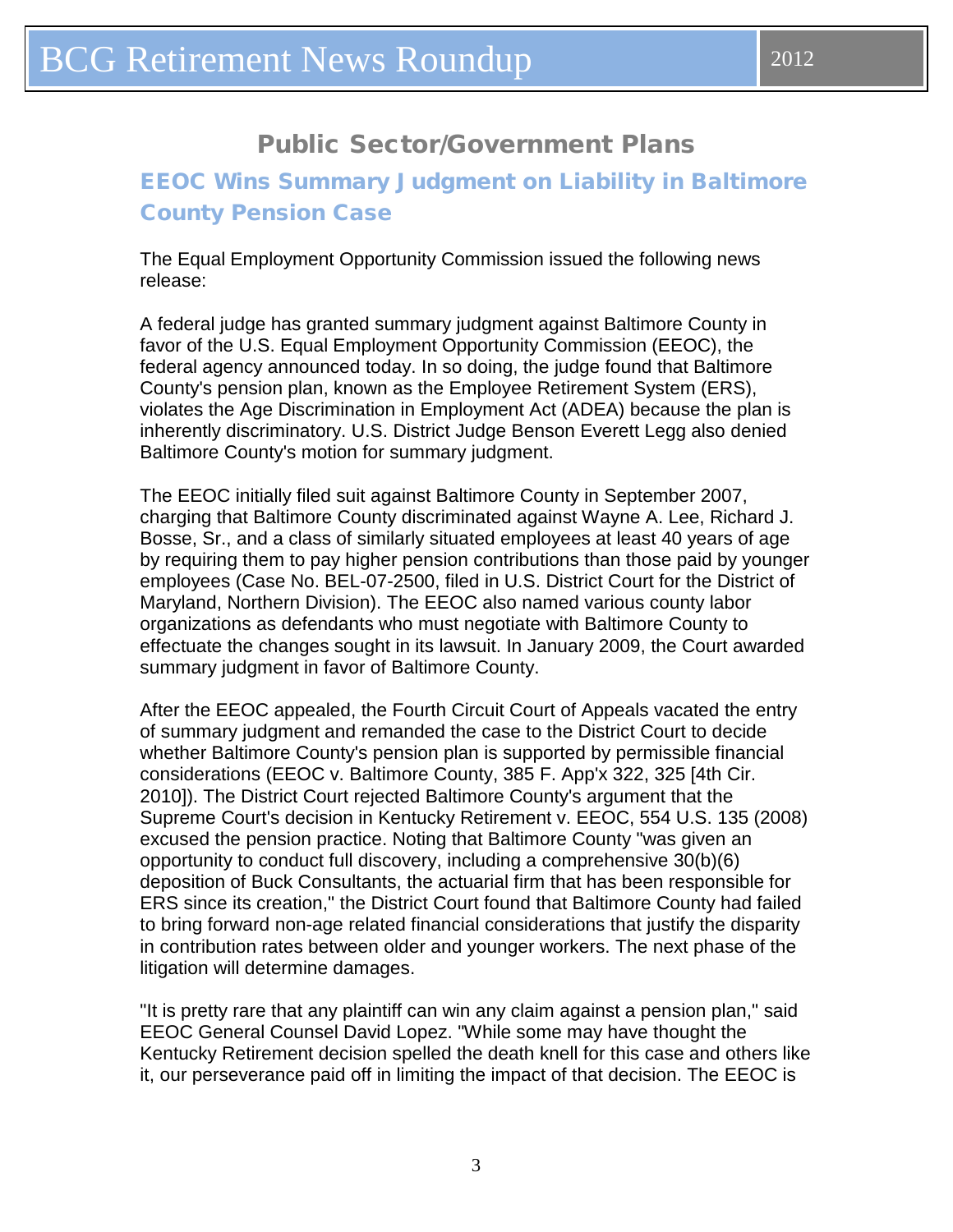<span id="page-3-0"></span>prepared to vigorously litigate these cases, where necessary, to ensure compliance with the law."

EEOC Regional Attorney Debra Lawrence said, "The county made older employees pay more than younger employees for the same retirement benefits, without any financial justification. Older employees felt the impact of this discrimination in every paycheck. Because more money is taken out of older employees' paychecks to fund their retirement benefits, they receive less pay than younger employees doing the same job. With the court's decision, we are putting an end to this unlawful practice."

This resolution is the latest in a series of systemic suits the EEOC has brought against public employers alleging age discrimination in the provision of retirement benefits. In several related cases against Minnesota state agencies, the federal agency challenged early retirement incentive plans that denied health benefits for those employees who chose not to retire earlier than age 55 [\(http://www.eeoc.gov/eeoc/newsroom/release/5-2-12.cfm\)](http://www.eeoc.gov/eeoc/newsroom/release/5-2-12.cfm). The Eighth Circuit agreed that the plan violated the ADEA. In a case against an Arizona school district, the EEOC challenged a retirement plan that granted more compensation for unused leave to younger employees than to older employees [\(http://www.eeoc.gov/eeoc/newsroom/release/9-28-11k.cfm\)](http://www.eeoc.gov/eeoc/newsroom/release/9-28-11k.cfm). These cases settled.

The EEOC enforces federal laws prohibiting employment discrimination. The EEOC's Philadelphia District oversees Maryland as well as Pennsylvania, Delaware, West Virginia and parts of New Jersey and Ohio. Further information about the Commission is available at its website, [www.eeoc.gov](http://www.eeoc.gov/) .

Copyright 2012 Targeted News Service LLC All Rights Reserved Targeted News Service October 22, 2012 Monday 8:54 PM EST

#### **Bad news, good news on state pensions; VRS' financial hole still getting deeper, but new contribution rates won't be set for next year**

The bad news is that state employee and teacher pensions continued to decline in funding this year in advance of a sweeping package of reforms adopted by the General Assembly this year to cut back future benefits.

The good news is that legislators and Gov. Bob McDonnell won't be setting new rates for state and local pension contributions next year -- otherwise, the rates recommended by the Virginia Retirement System would rise for teacher and state employeeretirement plans by more than 6 percent of payroll.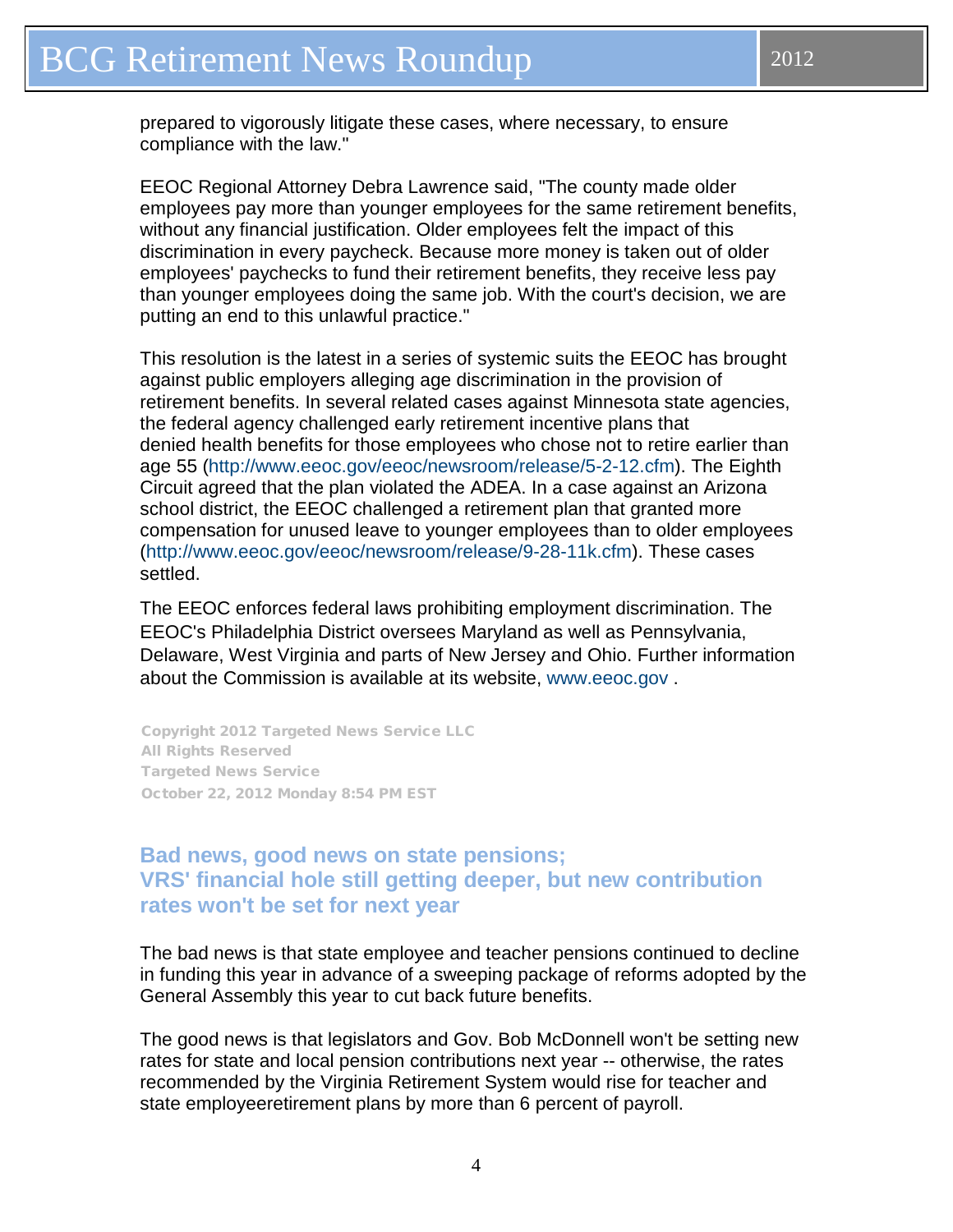The VRS board of trustees will receive the latest snapshot today of public employee retirement plans that carried almost \$24 billion in unfunded liabilities on June 30 because of disappointing investment returns and insufficient state contributions.

That's about \$4 billion more than a year ago and does not reflect unfunded liabilities in hundreds of local government plans, which the VRS will review next month.

The new actuarial analysis shows a slight savings from pension reforms that took effect July 1 because of anticipated decreases in future benefits. But the effect of the new laws won't be felt fully until after a new hybrid retirement plan takes effect in 2014 and government gradually replaces workers entitled to higher benefits.

"It's going to save money, but you're not going to see it in this valuation," VRS Director Robert P. Schultze told the board's Benefits and Actuarial Committee on Wednesday.

Instead, the new analysis shows a continued decline in the funded status of the retirement plans -- to just more than 64 percent for state employees and 61 percent for teachers. Three years ago, they were funded at 84 percent and 76 percent, respectively.

The declines reflect lingering stock market investment losses for the \$53 billion retirement system during the recession as well as a 1.4-percent return on investments in the last fiscal year after two years of double-digit gains.

The status of the plans also show the effects of underfunding by the state, which set contribution rates for the last two fiscal years that deferred more than \$1.1 billion in state and local contributions that had been recommended by the retirement system.

As part of the pension reforms enacted this year, the legislature and governor pledged to gradually increase contributions to 100 percent of those recommended by the VRS board, but the state won't reach that level until 2018. In the two-year budget that took effect on July 1, Virginia is funding state employee and teacher pensions at about 70 percent of the rates recommended by VRS.

"They won't be full rates, but we're getting closer," said Jose I. Fernandez, an actuary for Cavanaugh Macdonald Consulting LLC. The contribution rates that the VRS board will review today are for information only because the state sets rates every other year when it adopts a biennial budget.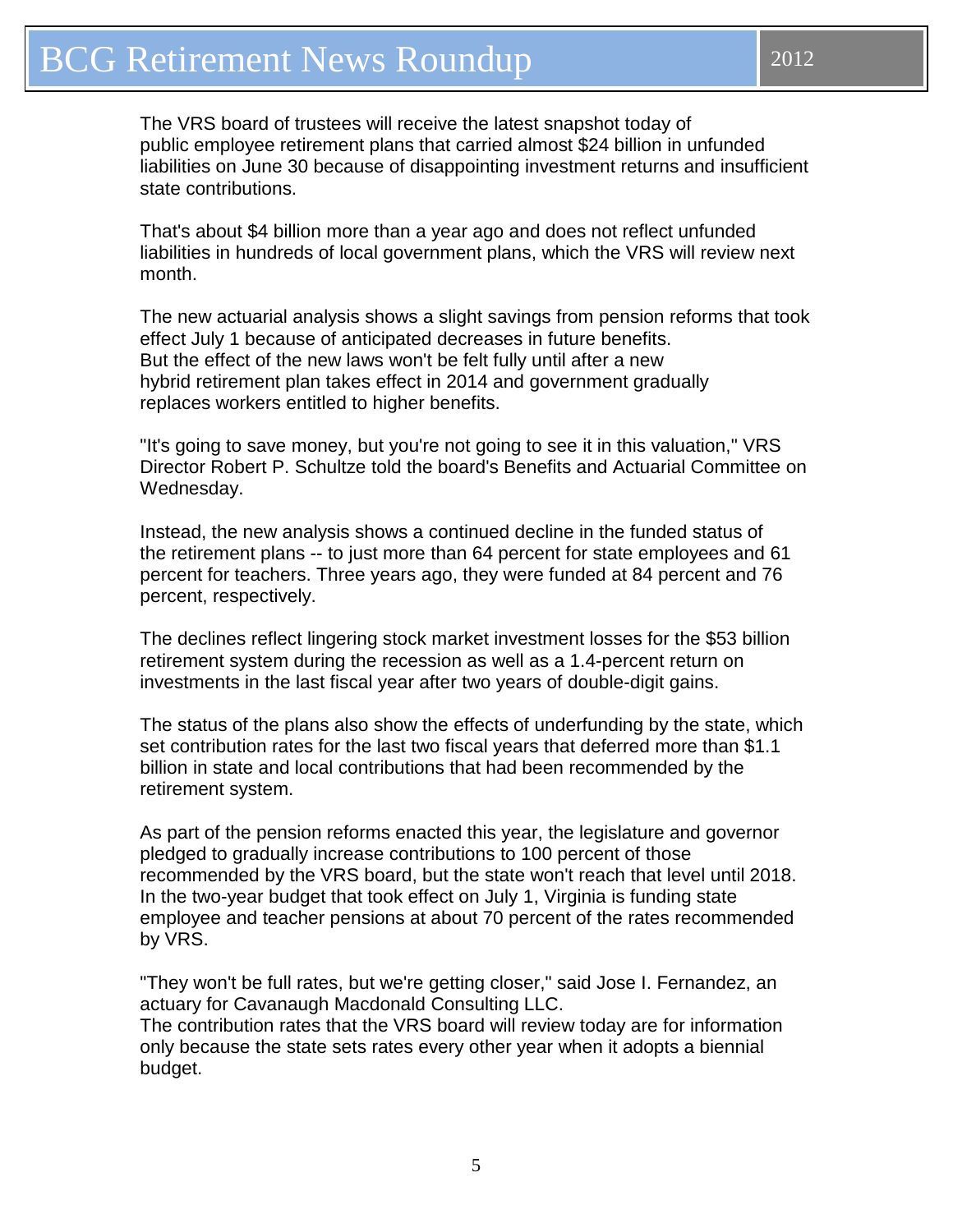<span id="page-5-0"></span>However, they show continued pressure to rise, as the state struggles to reduce the unfunded long-term obligations to current employees over the rest of their lives. Those unfunded liabilities represent more than three-fourths ofthis year's rate for state employees and two-thirds of the rate for teachers.

In addition, the rates reflect a 10-year payback for contributions that the state deferred in its last two-year budget.

"Most of the contribution is to pay (for) what happened in the past," Fernandez said.

**Copyright 2012 Richmond Newspapers, Inc. All Rights Reserved Richmond Times Dispatch (Virginia) October 18, 2012 Thursday**

# Republicans build up, then fight, issue of bailouts for pension funds

Concern over underfunding of both public and corporate pension plans has Republican presidential candidate Mitt Romney, his party and other conservatives making a preemptive strike against the idea of federal government bailouts.

Mercatus Center's Eileen Norcross: "I wouldn't rule (a pension bailout) out. . . . Congress is right to pay attention."

While the threat might not be imminent, the need to take steps to avoid it is, bailout opponents say. Political analysts see little political appetite for federal solutions to state budget problems, especially as Washington faces its own spending crisis, but "I wouldn't rule it out," said Eileen Norcross, senior research fellow with the State and Local Policy Project at the Mercatus Center at George Mason University in Arlington, Va. "I don't think it'd be very popular if it was phrased (as a pension bailout), but it could come in the form of a soft bailout, like an education funding package. Illinois and New Jersey are pretty much out of time."

A pension-related budget crisis in those states "is still a few years away, and I think it will come down to the last second, but I think Congress is right to pay attention," Ms. Norcross said.

Fueling the debate over public pension underfunding is a report [issued](http://www.jec.senate.gov/republicans/public/?a=Files.Serve&File_id=6bdeeee9-4560-4904-bb2e-73cea6de06ab) Sept. 26 by Republican members of the [congressional](http://www.jec.senate.gov/republicans/public/?a=Files.Serve&File_id=6bdeeee9-4560-4904-bb2e-73cea6de06ab) Joint Economic Committee. They warned state pension bailout requests are inevitable, as state legislators fail to fully fund pension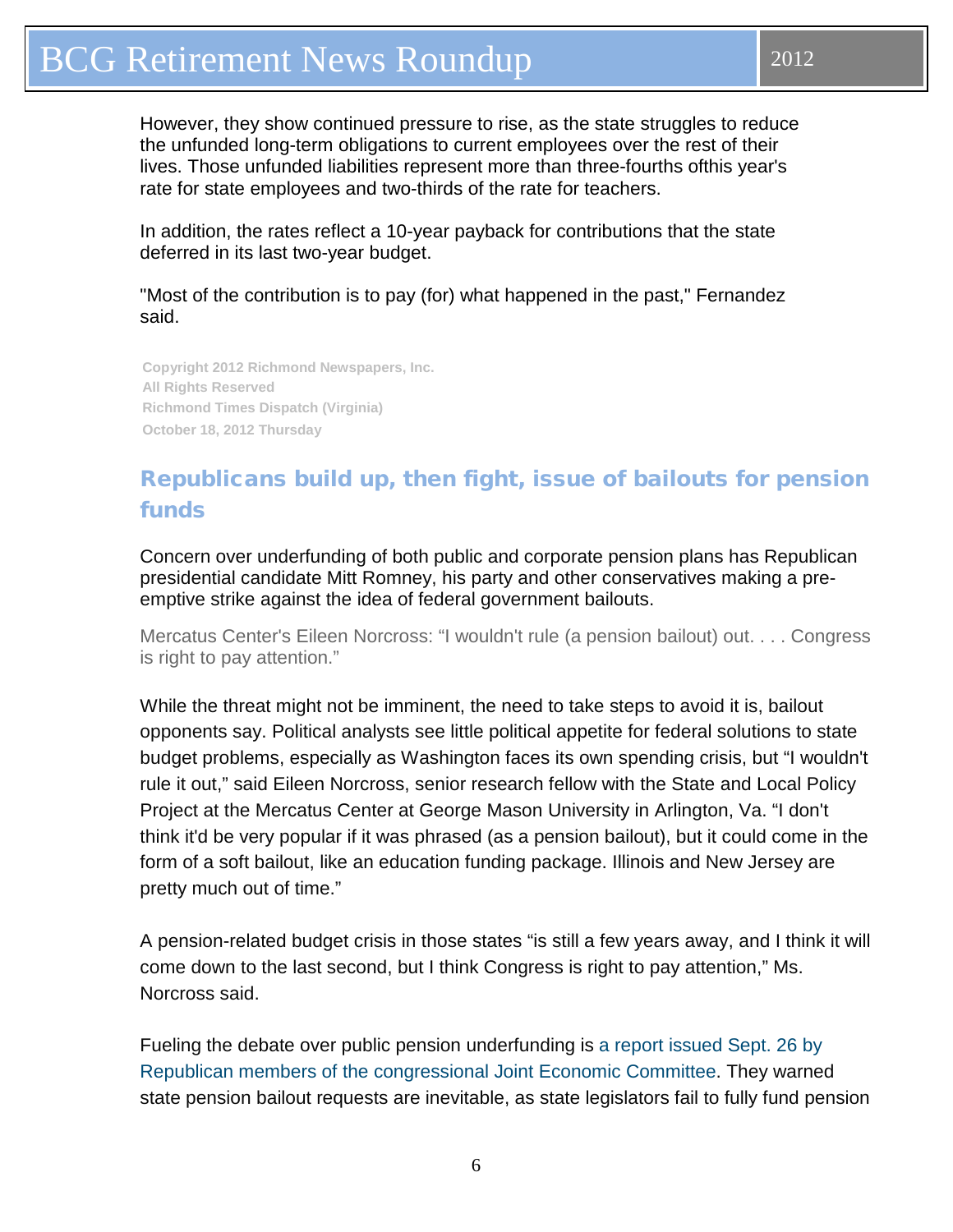liabilities now totaling \$2.5 trillion.

"It's only a matter of time before those same politicians ... put their own interests ahead of other people's constituents, too, by asking for a federal bailout of their unsustainable pension obligations," said Sen. Jim DeMint, R-S.C., the senior Republican on the committee. He argues that members of Congress have to speak up now, because "reckless state and local politicians will not put pension reform on the table until Congress takes a pension bailout off the table."

The JEC Republicans' report uses market-rate accounting methods — rather than public accounting methods that discount pension liabilities over a longer term period — to predict that states like Illinois and California will run out of pension assets in as few as five years. If that happens, other state spending goals would be reduced unless there were tax hikes. If it got to the point of federal bailouts, taxpayers in other states with better funded pension systems would have to help out, the report says.

One of the most vocal critics of public pension underfunding is the Illinois Policy Institute, a non-profit group based in Chicago that promotes free market principles and is a member of the conservative American Legislative Exchange Council. Ted Dabrowski, IPI vice president for policy, said in an interview that while there is no imminent bailout threat from a public plan, "we want to nip a bailout scenario in the bud. Our greatest concern is that states will run (their pension funds) into the ground. We felt the need to create a sense of urgency."

#### Illinois a big concern

Groups like the IPI and the Cato Institute and Heritage Foundation point to Illinois as their prime concern in the underfunding debate.

Illinois faces a combined \$83 billion unfunded liability for five systems: the \$36 billion Illinois Teachers' [Retirement](http://www.pionline.com/section/researchcenter-profiles&dir=plan-sponsors&page=db&R=429730) System, Springfield; the \$13 billion [Illinois](http://www.pionline.com/section/researchcenter-profiles&dir=plan-sponsors&page=db&R=429733) State [Universities](http://www.pionline.com/section/researchcenter-profiles&dir=plan-sponsors&page=db&R=429733) Retirement System, Champaign; and three systems with combined assets of \$10.3 billion overseen by the Illinois State Board of [Investment,](http://www.pionline.com/section/researchcenter-profiles&dir=plan-sponsors&page=db&R=429732) Chicago. Illinois Gov. Pat Quinn, a Democrat, started making sizable payments to reduce the unfunded liability, beginning with \$5 billion in fiscal 2013, but is pushing legislators to do more. A fiscal year 2012 budget document raising the idea of a federal guarantee of state debt prompted a swift response from House Republicans in a letter to Illinois legislators "that there will not be any legislative bailouts."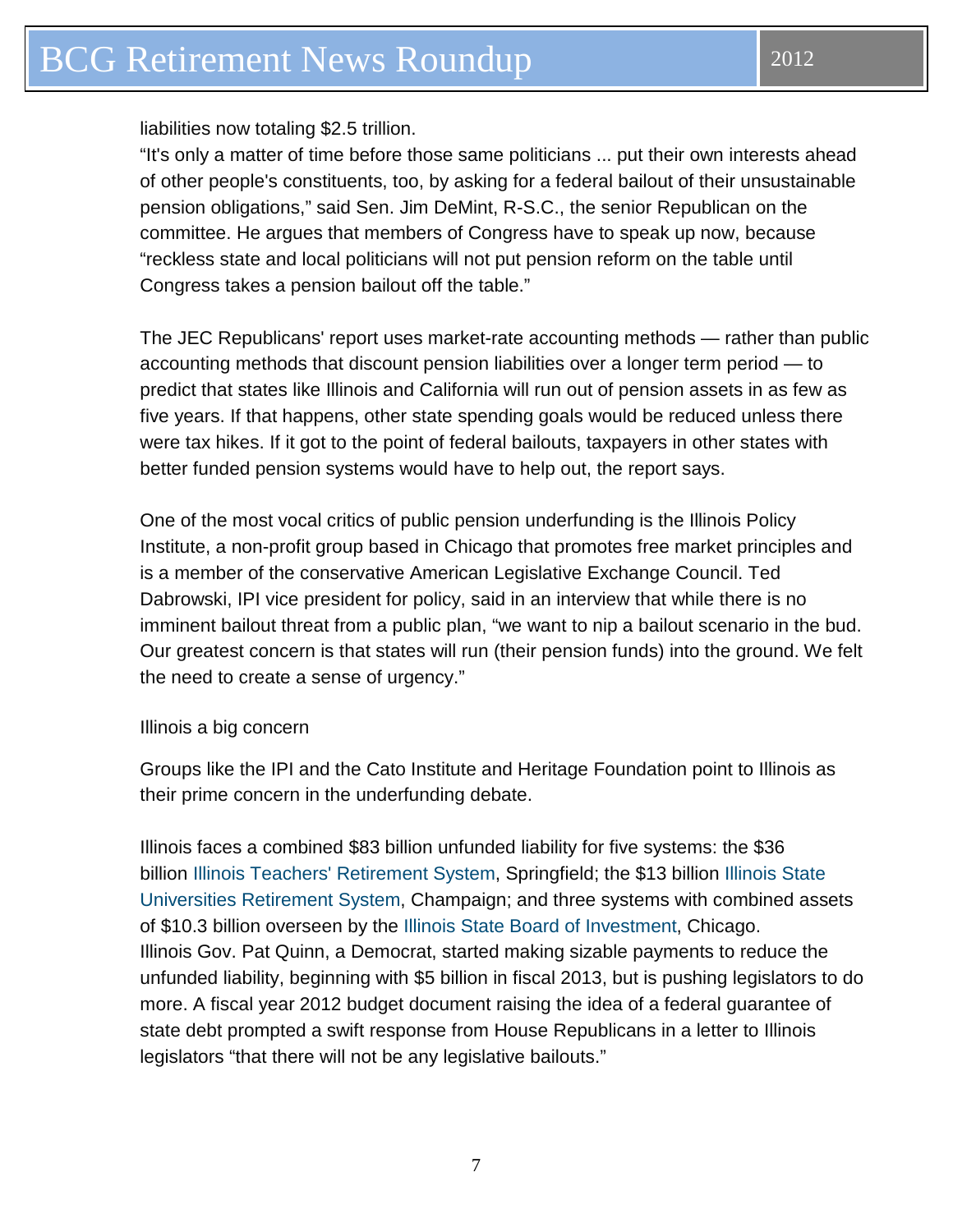Quinn spokeswoman Kelly Kraft said in an interview that the 2012 budget document's reference to any "federal guarantee" was in error and quickly corrected by the governor. "We have no intention of seeking a bailout. Our pension payment continues to go up, and we are very eager to get pension reform before" the fiscal 2014 budget is adopted.

Hank Kim, executive director of the National Conference on Public Employee Retirement Systems, Washington, said that is the right approach. "It's about making incremental corrective actions that will have long-term impact. No one is saying you have to cut that whole check now. It does begin with the plan sponsor taking its responsibility seriously, but there are reforms at the state level. I think (the groups raising the bailout issue) are being alarmist."

John Tuohy, deputy treasurer for Arlington County, Va., and vice chairman of the Government Finance Officers Association's retirement committee agreed.

"It would really have to get to the point where there is simply no money in the plans," Mr. Tuohy said. "The number of funds in deep trouble are relatively few. Secondly, I don't think the feds are in a position to bail out anybody."

Unions representing public employees and retirees dismiss the idea of a federal bailout for public pension plans as neither "appropriate nor necessary," said Steve Kreisberg, director of collective bargaining at the American Federation of State, County and Municipal Employees, Washington. "With rare exception, state and local governments, and their employees, have been responsible stewards of their pensions."

Mr. Kreisberg calls the bailout campaign "a rehash" of a short-lived Republican proposal in 2011 that would have allowed states to declare bankruptcy and have courts reduce pension benefits, among other cuts. "That proposal was quickly shot down by governors from both political parties," said Mr. Kreisberg.

#### Republican platform

The concern over the possibility of a federal bailout of corporate pensions came to light during the Republican Party's gathering to write its political platform.

There was sufficient concern about the potential collapse of some private pension plans and the resulting strain on Pension Benefit Guaranty Corp. resources to adopt platform wording calling for a presidential panel to scrutinize private pension plans in the interest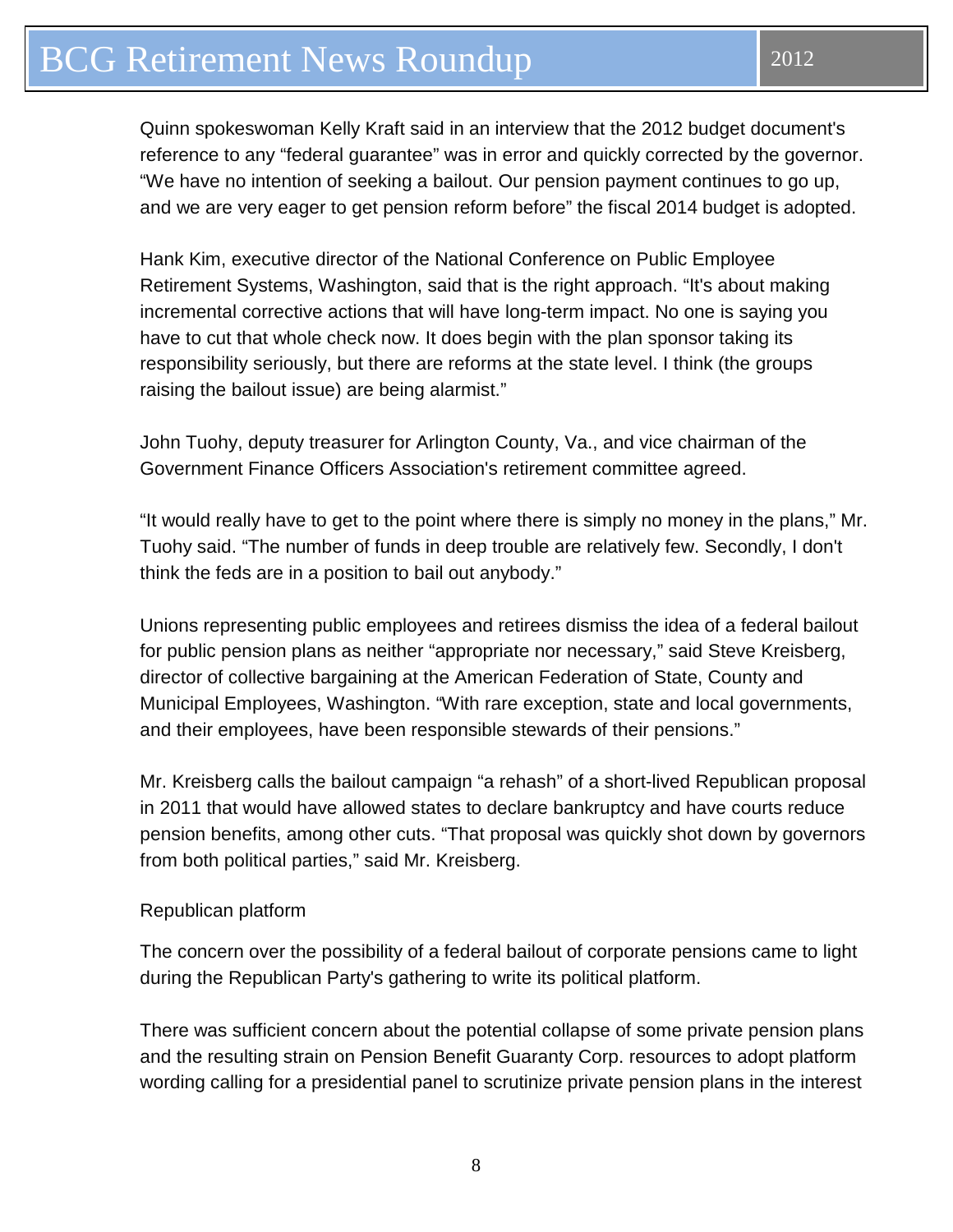<span id="page-8-0"></span>of averting a federal bailout. The proposed panel's work would be a "first step toward possible corrective action," according to the adopted platform. The platform also commended some states for dealing with their public pension problems, and called for "immediate remedial action" to address unfunded public pension liabilities.

David John, a fellow with the Heritage Foundation in Washington, said a taxpayer rescue of the PBGC is not unthinkable if enough corporate plans seek protection at the same time. "It depends on how many assets they take over. The GAO has put them on their emergency list for several years now."

Even though the PBGC's deficit ballooned to a record \$26 billion by the end of 2011, employer groups agree with agency officials that it has enough money to pay benefits over time.

"The agency has never taken a dime from the taxpayer, and we don't want to start," said PBGC spokesman J. Jioni Palmer. n

BY HAZEL [BRADFORD](http://www.pionline.com/staff/hbradford) | OCTOBER 1, 2012

**By Michael McDonald and Steven Church on August 29**

### 10 states where the public pension fight is fierce

Many are dealing with big pension bills by reducing retirement benefits. Here's a look at 10 states that have taken steps to address unfunded pension liabilities — or the amount of money the state has to pay out but for which it has no funding in the pension pool.

#### **CALIFORNIA**

Unfunded liability: \$100 billion in the Public Employees' Retirement System and \$65 billion in the State Teachers' Retirement System.

Changes: Gov. Jerry Brown last month signed legislation expected to save billions of dollars in coming years by increasing the retirement age for new employees, limiting annual pension payouts to \$132,120 and requiring workers who are not contributing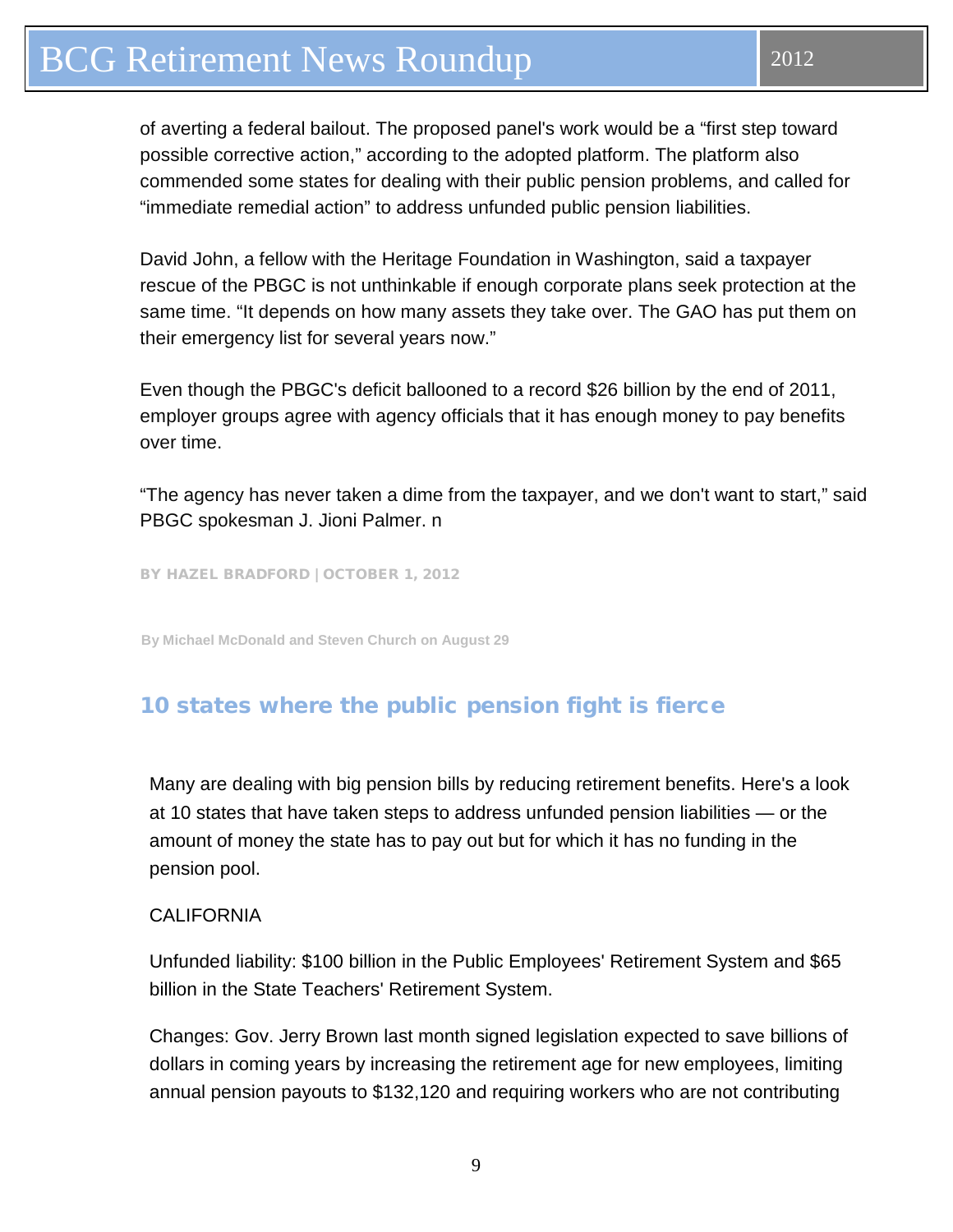half of their retirement costs to pay more. San Diego this year moved its city workers to a defined contribution plan similar to a 401(k).

Court challenges: Recent pension changes in San Diego and San Jose are being challenged. A state worker's organization says it's considering a challenge to the state changes.

ILLINOIS

Unfunded liability: \$85 billion.

Changes: The state has reduced benefits for new employees, but efforts to do so for existing employees and retirees have stalled. The changes for new employees include raising the retirement age to 67 and ending 3 percent cost of living raises, compounded annually, for their pensions. Instead, new employees qualify only for raises of 3 percent or half the inflation rate, whichever is lower.

**KANSAS** 

Unfunded liability: \$9.2 billion.

Changes: Over the past two years, the state has committed to additional funding for the pension system. It wants to give existing employees the choice of increasing the percentage of their salaries going into pensions. It's also starting a new plan for workers hired after 2014 that moves toward a 401(k)-style plan, in which workers contribute a lump sum and are guaranteed at least 5.25 percent in interest earnings annually.

#### **KENTUCKY**

Unfunded liability: \$30 billion.

Changes: Lawmakers suspended pension increases this year, raised the retirement age for new hires in 2008 and raised the employee contribution in 2008 from 5 percent to 6 percent of their wages.

#### LOUISIANA

Unfunded liability: \$18 billion.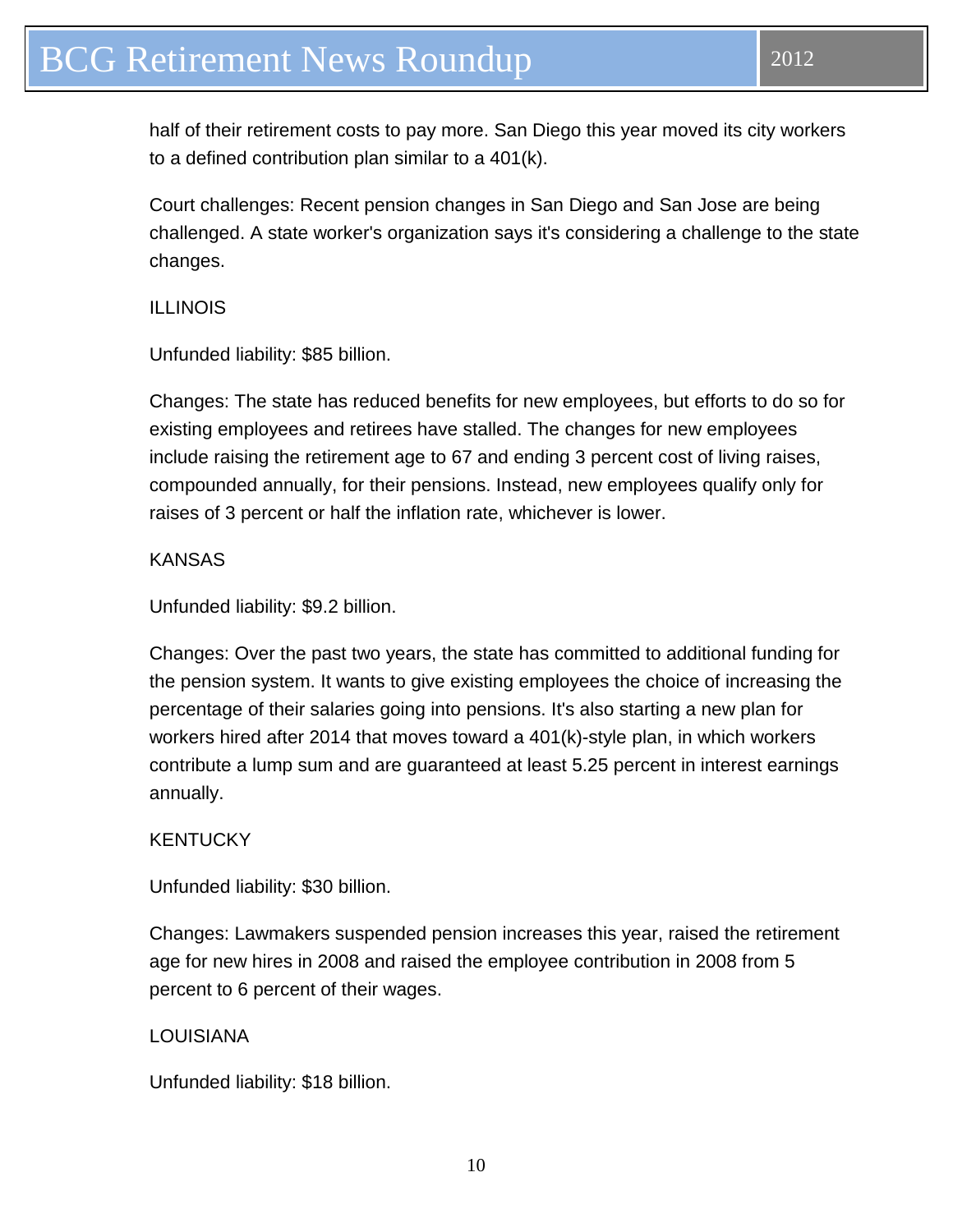Changes: In recent years, lawmakers have made changes to increase the retirement age and retirement benefits for new workers, but Gov. Bobby Jindal's attempt to change benefits for existing workers failed to win legislative support.

Court challenges: A plan to switch new state employees to a cash balance plan with many of the features of a 401(k)-style account is tied up in litigation.

NEW HAMPSHIRE

Unfunded liability: \$4.26 billion.

Changes: The state cut benefits in 2009 and 2011, has raised some retirement ages and increased contributions from employees. Some lawmakers plan to push legislation to create 401(k)-style retirement plans next year.

Court challenges: Lawsuits challenging the increased member contributions and benefit changes are pending.

NEW JERSEY

Unfunded liability: \$41.7 billion.

Changes: In 2011, a law increased pension contribution requirements for public employees and suspended pension increases.

Court challenge: A judge sued, saying the increased pension and health care contributions amounted to an unconstitutional salary reduction for judges. A court agreed, and now there's a call to amend the state constitution to allow the changes.

NEW YORK

Unfunded liability: \$9 billion.

Changes: In March, state leaders, facing union opposition, reached a budget agreement to reduce pension benefits for future public workers, requiring higher contributions and lowering the retirement age from 63 to 62. The changes are projected to save local governments \$80 billion over 30 years. It omitted Gov. Andrew Cuomo's proposal for a defined contribution alternative for all future employees.

New York has one of the healthier state pension systems in the country, thanks in part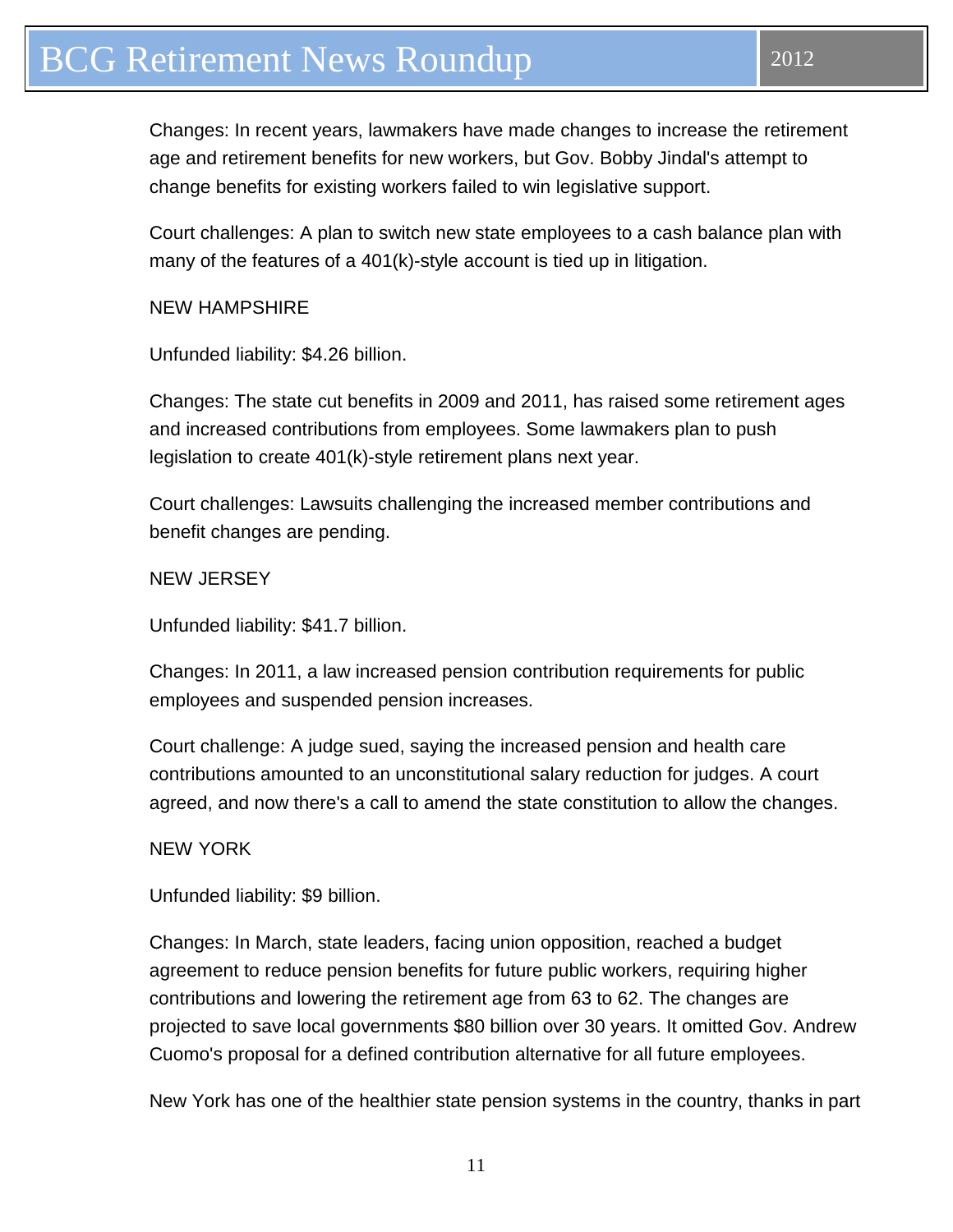to a law requiring the state to make annual contributions to the pension system.

OKLAHOMA

Unfunded liability: \$10.6 billion.

Changes: In 2011, lawmakers eliminated the common practice of approving an automatic 2 percent pension increase and required that all future increases be funded by the Legislature. Other changes included increasing the retirement age for some future employees.

RHODE ISLAND

Unfunded liability: \$4 billion; was \$7 billion before recent changes.

Changes: Last year, lawmakers suspended pension increases, raised retirement ages for many workers and created a new type of retirement plan that combines traditional pensions with 401(k)-style accounts.

Court challenge: Public-sector unions are suing to block the changes, which they say are illegal and unfair.

—Copyright 2012 Associated Press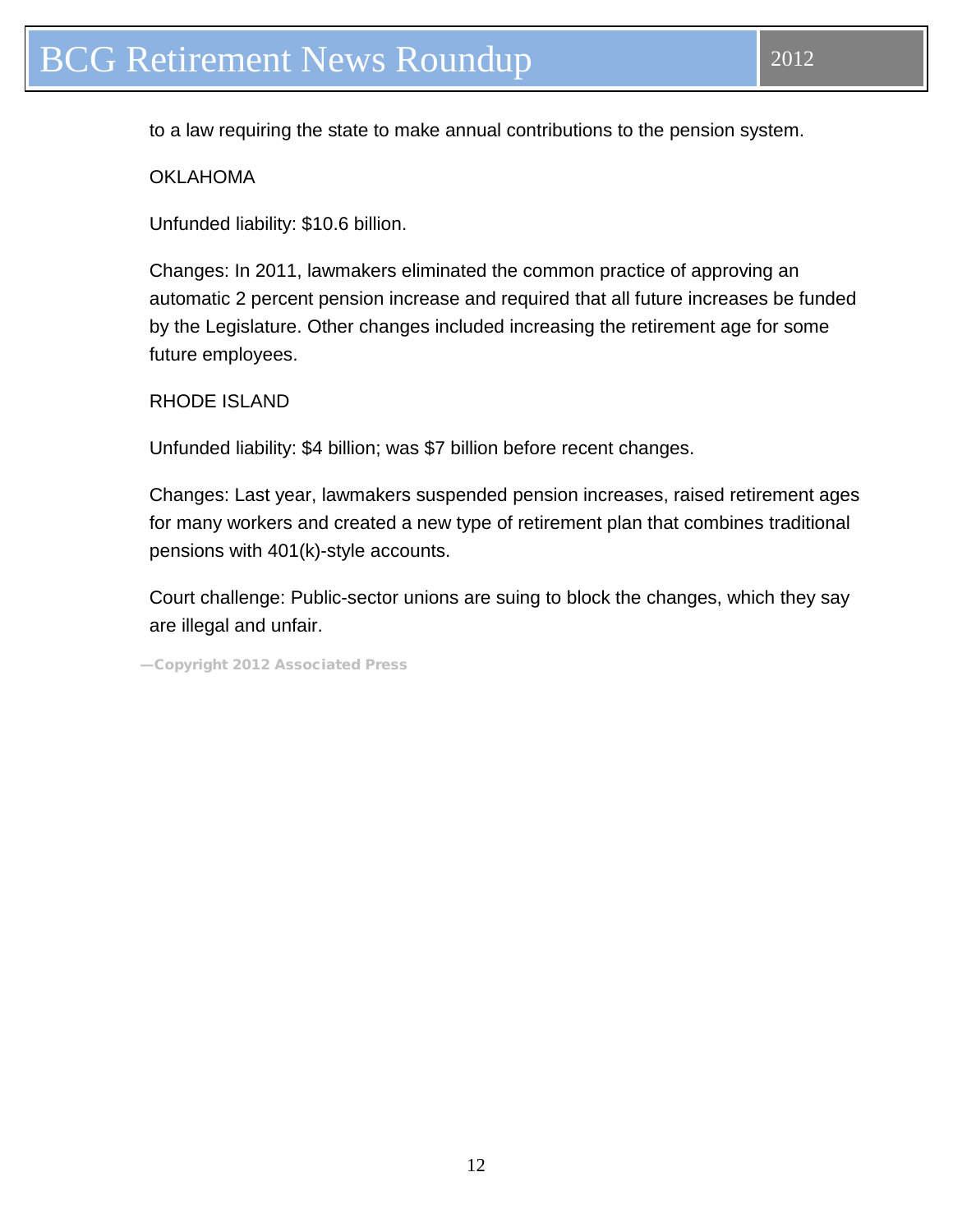## <span id="page-12-0"></span>RI takes the lead as states fight \$1.4 trillion war with unions over public employee pensions

Retired social worker Jim Gillis was told his \$36,000 Rhode Island state pension would increase by \$1,100 next year to keep up with inflation. But lawmakers suspended annual increases, leaving Gillis wondering how he'll pay medical bills and whether he'd been betrayed by his former employer.

"When you're working, you're told you'll get certain things, and you retire believing that to be the case," Gillis said. He and other retirees are challenging the pension changes in a court battle that's likely to have national implications as other states follow Rhode Island's lead.

Cities and states around the country are shoring up battered retirement plans by reducing promised benefits to public workers and retirees. All told, states need \$1.4 trillion to fulfill their pension obligations. It's a yawning chasm that threatens to wreck government budgets and prompt tax hikes or deep cuts to education and other programs.

The political and legal fights challenge the clout of public-sector unions and test the venerable idea that while state jobs pay less than private-sector employment, they come with the guarantee of early retirement and generous benefits.

The actions taken by states vary. California limited its annual pension payouts, while Kentucky raised retirement ages and suspended pension increases. Illinois reduced benefits for new employees and cut back on automatic pension increases. New Jersey last year increased employee retirement contributions and suspended pension increases.

Nowhere have the changes been as sweeping as in Rhode Island, where public sector unions are suing to block an overhaul passed last year. The law raised retirement ages, suspended pension increases for years and created a new benefit plan that combines traditional pensions with something like a 401(k) account.

"This saved \$4 billion for the people of Rhode Island over 20 years," said state Treasurer Gina Raimondo, a Democrat who crafted the overhaul. "Rhode Island is leading the way. I expect others to follow, frankly because they have to."

Public employee unions say Rhode Island is reneging on promises to workers.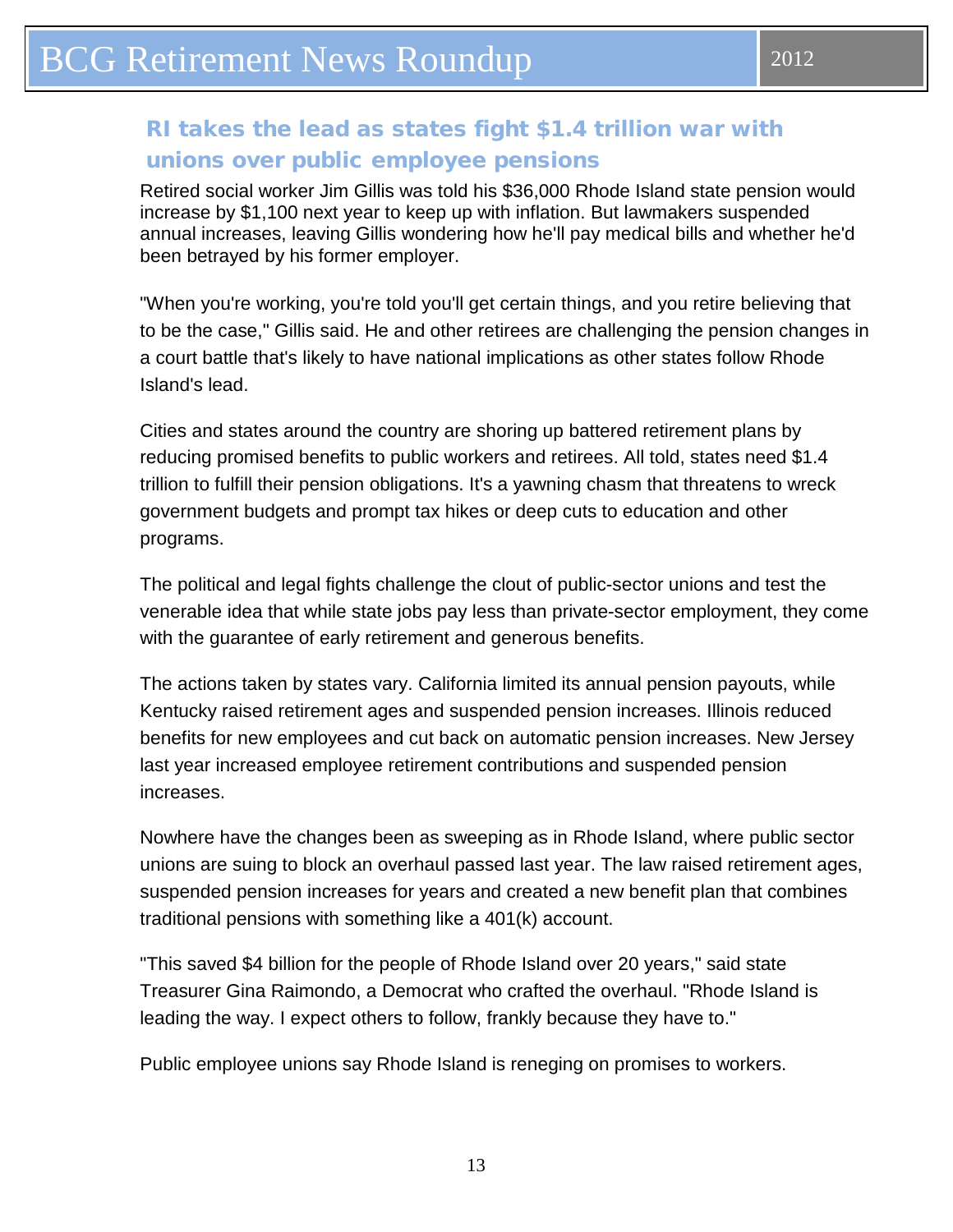"What they did was illegal," said Bob Walsh, executive director of the National Education Association Rhode Island. "We're deep into a real assault on labor. It worries me that people who purport themselves as Democrats do this."

The court case foreshadows likely battles elsewhere as states grapple with their own pension problems. In the past two years, 10 states suspended or cut retiree pension increases; 13 states now offer hybrid retirement plants that combine pensions with 401(k)-like plans.

"Forty-three states from 2009 to 2011 did something, but in many cases something was not enough," said David Draine, a researcher who tracks pension changes at the Pew Center on the States.

States are discovering the political challenge of reining in pensions is only one step in a battle ultimately won or lost in the courts.

A plan to enroll new Louisiana state workers in a 401(k)-like retirement plan is being challenged by retirees. New Hampshire is defending a law that cuts pension benefits and increases employee contributions.

California Gov. Jerry Brown last month approved higher retirement ages and contribution rates for some state workers and a \$132,000 cap on annual pension payouts. The state's two main pension funds \_ the California Public Employees' Retirement System and the California State Teachers' Retirement System \_ are underfunded by \$165 billion.

Brown said the changes may lead to bigger pension reforms in the future. Unions are ready for a fight.

"Any additional pension reform they try to do will be met with serious opposition," said Dave Low, of Californians for Retirement Security, which represents 1.5 million public workers. "Public employees have become the whipping boy."

Unions note that states have long neglected to contribute enough to pay for promised benefits. In 2010, 17 states set aside no new money for pension benefits. Kentucky hasn't made its share of pension contributions since 2004. In the past decade, Kansas and New Jersey haven't paid their full shares a single year, and Illinois has done so only once.

Steep pension fund investment losses made the situation far worse \_ a federal report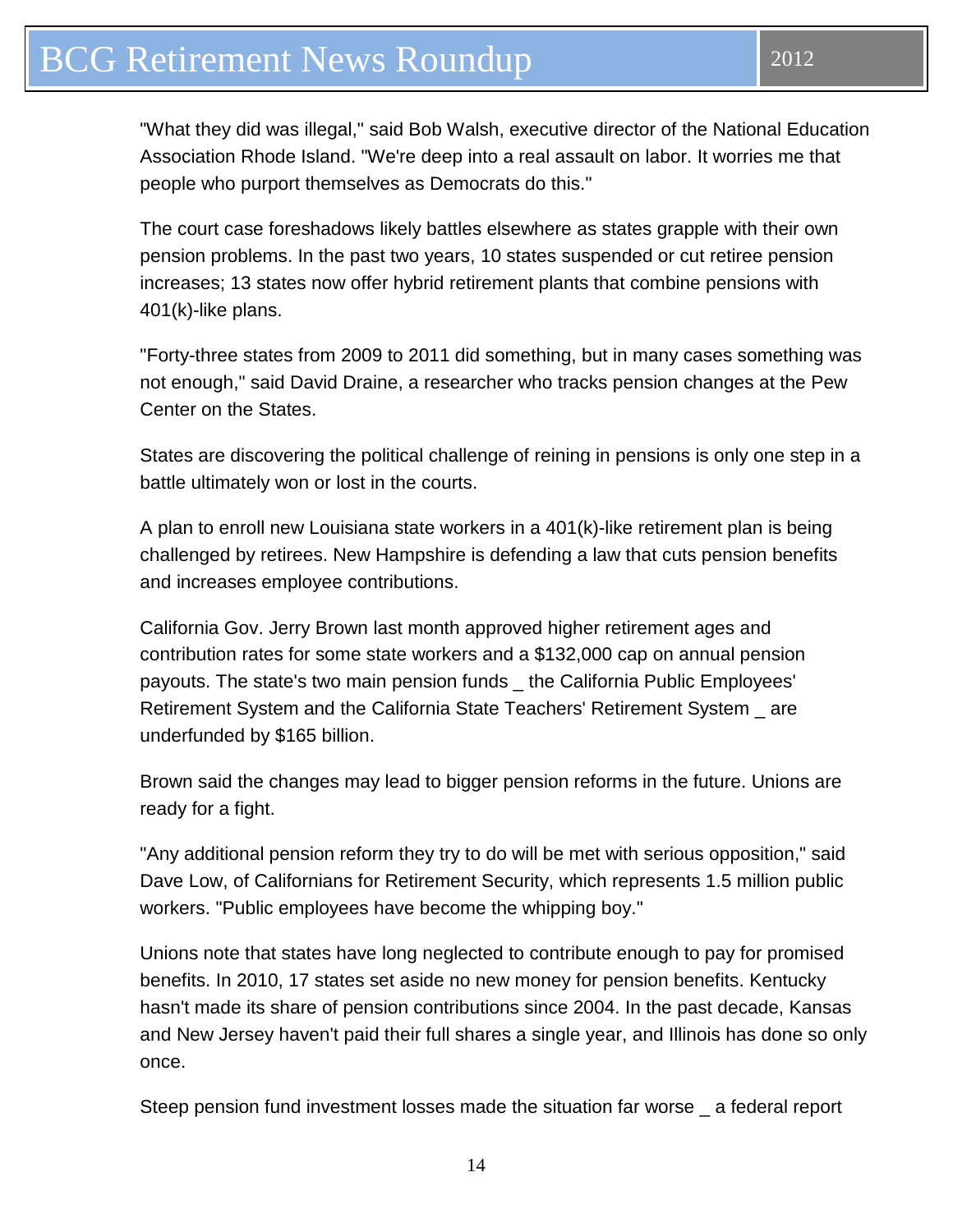says state and local pension plans lost \$672 billion during fiscal years 2008 and 2009.

Longer-lived retirees, higher health care bills and pension increases also drive costs. In Rhode Island, 58 percent of retired teachers and 48 percent of state retirees receive more in their pensions than in their final years of work.

Before Rhode Island's reforms passed in November, its pension costs were set to jump from \$319 million in 2011 to \$765 million in 2015 and \$1.3 billion in 2028. The state's annual budget is \$7 billion.

Passing the changes wasn't easy. Public employees rallied at the Statehouse and jeered lawmakers during floor debate. Firefighters lined the walls of committee hearings. Rep. Donna Walsh called the vote the "most heart-wrenching, gut-wrenching vote" she'd cast in 12 years as a lawmaker.

One of the biggest changes involved putting off pension increases for five years, and then only if pension investments perform well.

North Providence retiree Jamie Reilly left her job as a secretary at age 50, thinking her 30 years of state employment would mean good benefits during her later years. But now she said she may be forced to re-enter the workforce at age 55 because the state has put off pension increases.

"I counted on that money," Reilly said of the increases, which she estimates would have started at \$700 to \$1,000 a year. "I retired knowing I was going to get a certain amount of money. You work all your life and you plan, and they take it away from you."

Cranston firefighter Dean Brockway said higher retirement ages mean he will have to work several years longer than he expected, and he wonders how he'll climb stairs in heavy gear in his 60s. Brockway, who has nearly 30 years on the job, said reducing benefits could make it harder to recruit public safety employees.

"Could I do something else? I don't know," he said. "A lot of us chose to dedicate our lives to public service because to us it's an honor. Could I be a carpenter? I don't think so. This is what I do."

State leaders, however, said they had no choice but to reduce benefits taxpayers cannot afford. Otherwise cities might have gone bankrupt and current workers would have no retirement security, Raimondo said.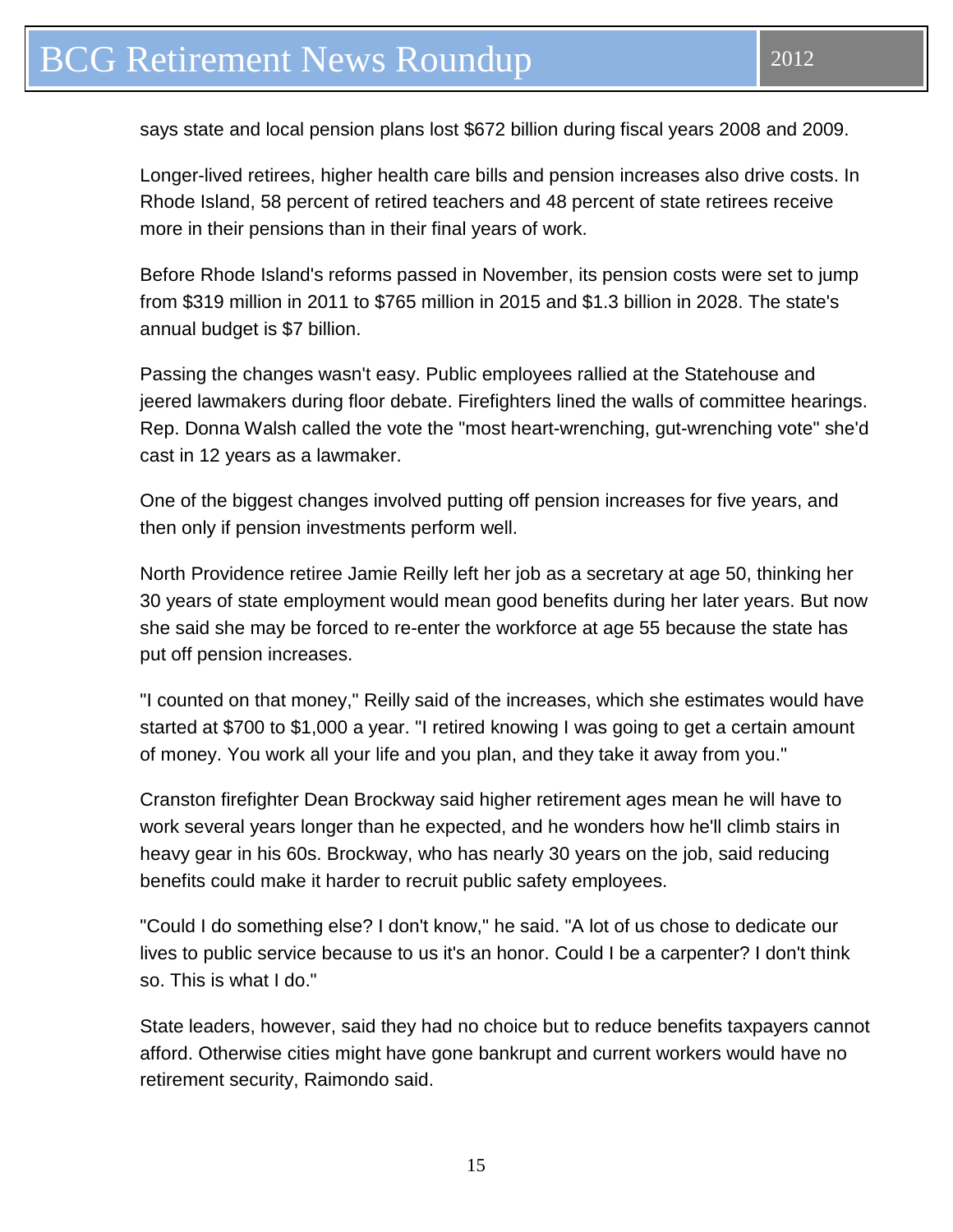"These problems won't go away," she said. "The longer you wait, the bigger the problems get. People looking for easy, short-term solutions. ... Well, there are none."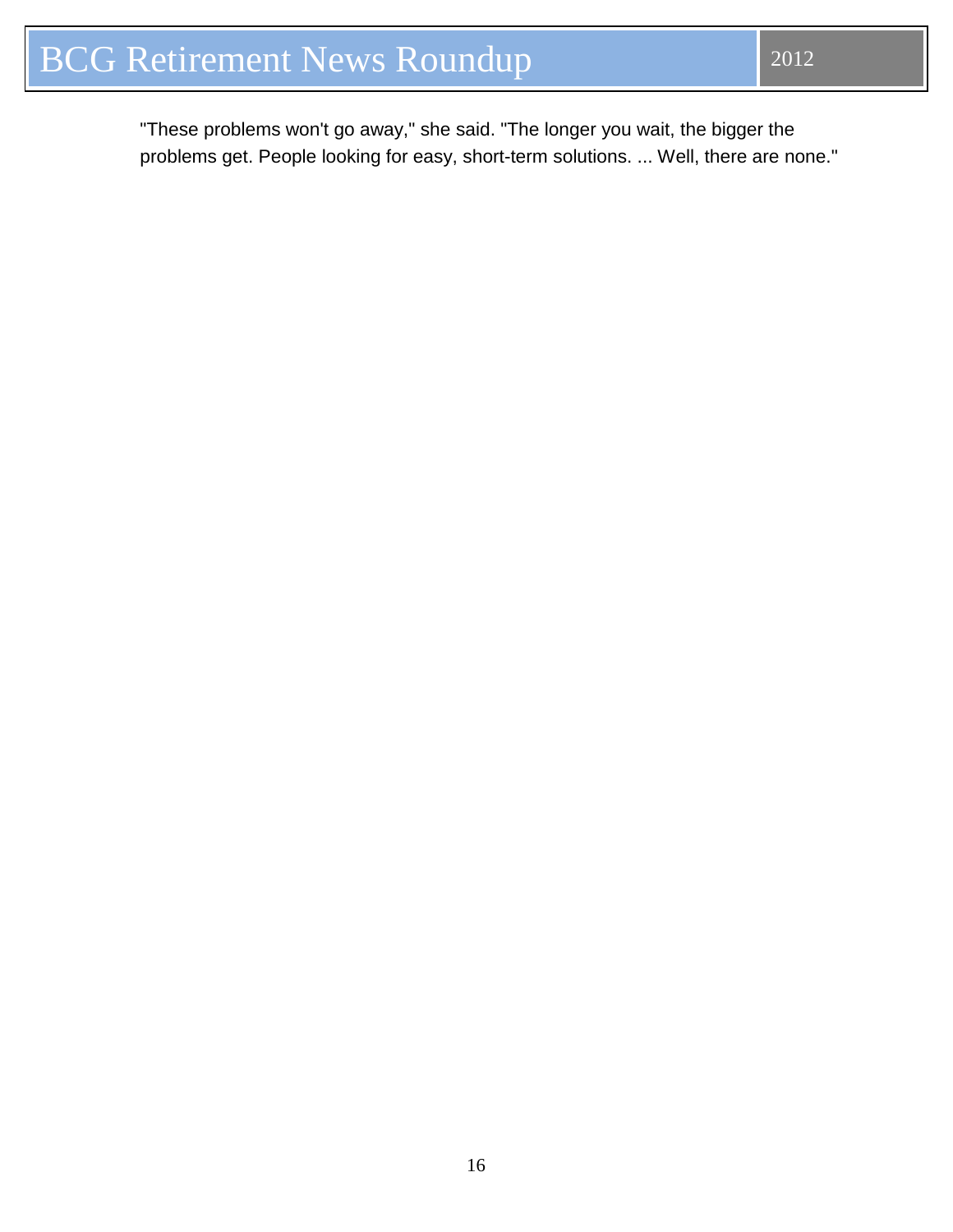<span id="page-16-0"></span>**By DAVID KLEPPER | ASSOCIATED PRESS | Oct 7, 2012 7:45 AM CDT in**

#### State Public Pension Gap: Shrinking But Still Huge

In case you missed it this weekend, the top story in Saturday's *Wall Street Journal* – called [Pension Crisis Looms Despite Cuts](http://online.wsj.com/article/SB10000872396390443890304578010752828935688.html) – pointed out that despite a \$100 billion trimming across nearly every state to public-employee benefits, a \$900 billion retirement funding gap remains. Michael Corkery reports:

*Since 2009, 45 states have rolled back pension benefits for teachers, police, firefighters and other public workers, including cuts by Michigan and California this month. Next week, Republican Ohio Gov. John Kasich is expected to sign legislation requiring, for example, that certain teachers work longer and pay more toward their pensions….*

*But the new laws have trimmed just \$100 billion out of the \$900 billion gap between what the states and their workers put into their retirement plans and what the states owe in retirement benefits, according to estimates prepared for The Wall Street Journal by researchers at Boston College…. While most states have approved some form of pension cuts, many have opted to apply those changes only to workers who have yet to be hired.*

*That means most of the savings won't be realized for decades, when the most expensive retirement benefits come off the books. Changes made to the retirement plans of newly hired workers are expected to reduce pension costs by 25% over the next 35 years, according to Boston College estimates.*

The story makes no mention of the muni bond market. Analyst Meredith Whitney – who just under two years ago infamously sparked a protracted muni selloff when she predicted a 2011 wave of defaults that didn't happen – has since focused on the longterm threat that pension underfundings pose to municipal bonds. Still, the muni market soldiers on, with muni funds and ETFs having seen weekly inflows every week during 2012, even despite a trio of publicized [defaults by California cities](http://blogs.barrons.com/incomeinvesting/2012/08/17/moodys-to-review-california-city-ratings-as-muni-default-risk-rises/) this year. Veteran muni-market observers continue to point out that most municipalities – whether by law, precedent, or fear of stigma – will cut employees and services to the bone before opting to default on a bond payment.

[Income Investing](http://blogs.barrons.com/incomeinvesting/) News, analysis and commentary on income-generating investments.

September 24, 2012, 11:36 A.M. E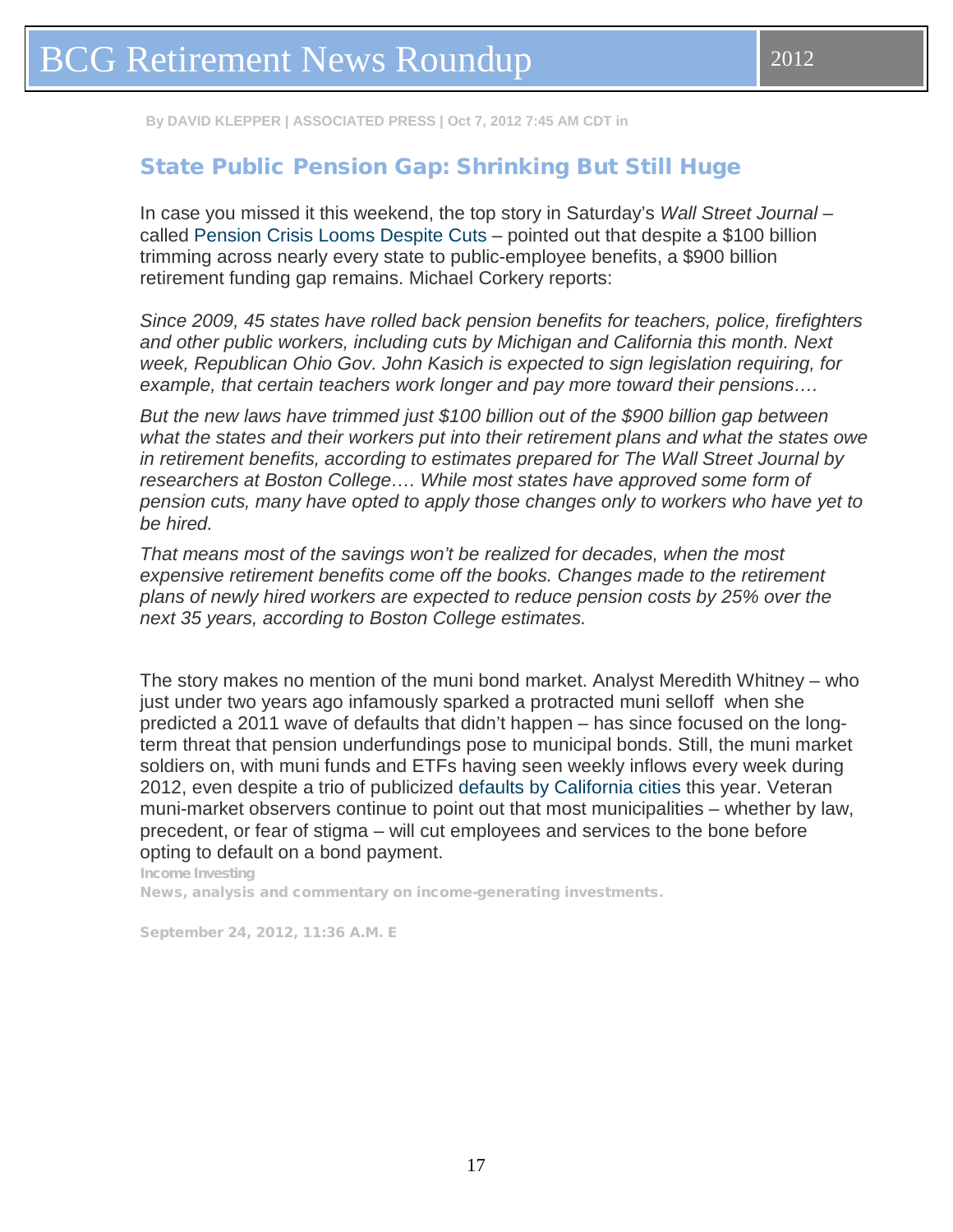#### <span id="page-17-0"></span>IRS increases contribution limits on retirement plans

Good news for retirement savers: The IRS announced last Thursday that it was increasing contribution limits for most defined contribution plans and Individual Retirement Arrangements. Participants in employer plans will be allowed to defer up to \$17,500 in 2013, an increase of \$500 from this year. The increase in allowable deferrals applies to 401(k), 403(b), and most 457 plans and is a welcome if modest improvement.

The maximum contribution to an IRA account ratchets up to \$5,500 next year. The retirement plan landscape has changed dramatically over the past generation. The modern defined contribution plan was created in 1981 when the IRS formalized rules for salary deferral and employer matching provisions under section 401(k) of the internal Revenue Code. However, at that early date most of these plans were supplemental to an employer's basic defined benefit (pension) plan, and very few employees had a stand-alone 401(k) as their sole retirement option.

As defined contribution plans gained in popularity and concerns about budget deficits magnified, Congress acted in 1982 to reduce the total annual contribution limit from \$45,475 to \$30,000. This limit stood until 2001, when the Economic Growth and Tax Relief Reconciliation Act indexed the yearly maximum contribution for inflation, and also loosened the limits on employee deferrals to allow for larger participant contributions. Another important element of the 2001 reform was the initiation of so-called "catch-up" contributions for participants age 50 and over. The provision for 2013 allows qualifying catch-up contributions of up to \$5,500 in addition to the deferral limit of \$17,500, or a total of \$23,000 next year.

IRA account holders may make an additional \$1,000 catch-up contribution if they are 50 or older.

According to the Investment Company Institute, 61 percent of private-sector retirement plan assets were in traditional pensions in 1980. By 2011, the fraction of assets in pension plans had fallen to 34 percent covering fewer than 10 percent of private sector employees, highlighting the necessity of beefing up 401(k) participation.

The shift away from pensions presents a looming retirement crisis for many workers. Only half of all employees are covered by any plan at all, and those with 401(k) plans have accumulated just \$60,000 on average, according to the Employee Benefit Research Institute. Obviously, more must be done to encourage participation, and recent developments like automatic enrollment are helping to get workers signed up earlier.

If you are currently enrolled, boosting contributions is the best investment you can make, if at all possible. Surveys report that only about 5 percent of 401(k) participants are making the maximum contribution. If you are not among them, make an effort to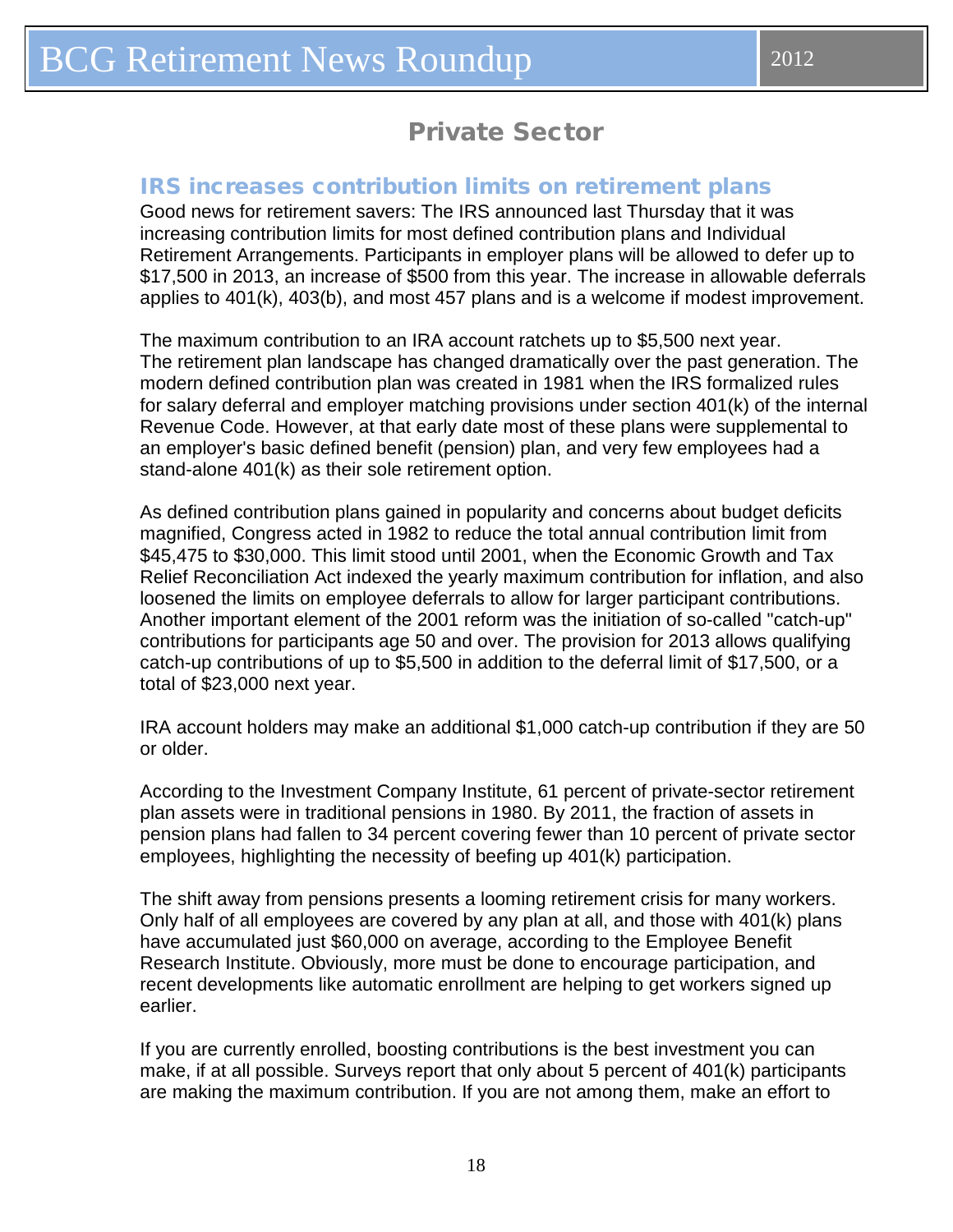<span id="page-18-0"></span>step up next year, even if only incrementally. Be sure you are contributing at least enough to maximize your employer's match, and then ratchet up your percentage every year as much as you are able.

Providing for a comfortable retirement is increasingly the responsibility of each of us individually. Resolving to work toward the maximum deferral is the best step you can take.

Christopher A. Hopkins CFA, is a vice president at Barnett & Co.

Copyright 2012 Chattanooga Publishing Company Chattanooga Times Free Press (Tennessee) October 24, 2012 Wednesday

### US Cos take aim at pension risk with lump-sum offers

Corporate America is finally ready to deal with a monkey on its back: massive pension obligations. AT&T Inc on Friday said it plans to contribute a \$9.5 billion stake in its wireless business to its underfunded pension plan. Earlier this week, Verizon Communications Inc moved to unload \$7.5 billion in pension obligations to insurer Prudential Financial Inc.

But by far the most common trend in corporate America is to offer lump-sum payouts to thousands of retirees now - these voluntary buyouts could cost companies millions of dollars upfront, but they eliminate the risk of obligations soaring out of control in the future.

General Motors Inc and Ford Motor Co kicked off the trend earlier this year, and they have been joined this earnings season by companies ranging from Taco Bell and KFC owner Yum Brands Inc to tissue maker Kimberly-Clark Corp .

Companies "have been de-risking to manage the volatility of their (pension) assets," said Ari Jacobs, senior partner and Global Retirement Solutions Leader at Aon Hewitt. "The logical next step for organizations is to move liability off the balance sheet." For years, plan sponsors have been squeezed by lower investment returns and higher costs for retiree benefits, which have forced companies to top up pension plans. For instance, Sears Holdings Corp in September contributed \$203 million to its pension plan to make it at least 80 per cent funded.

In July, the average US corporate pension was only 71.4 per cent funded, according to BNY Mellon, the lowest level since the firm began tracking this information in December 2007.

By offering voluntary buyouts, companies expect to protect their balance sheets "from future volatility and future fluctuations," said Rick Jones, a managing partner in Aon Hewitt's Retirement Consulting practice.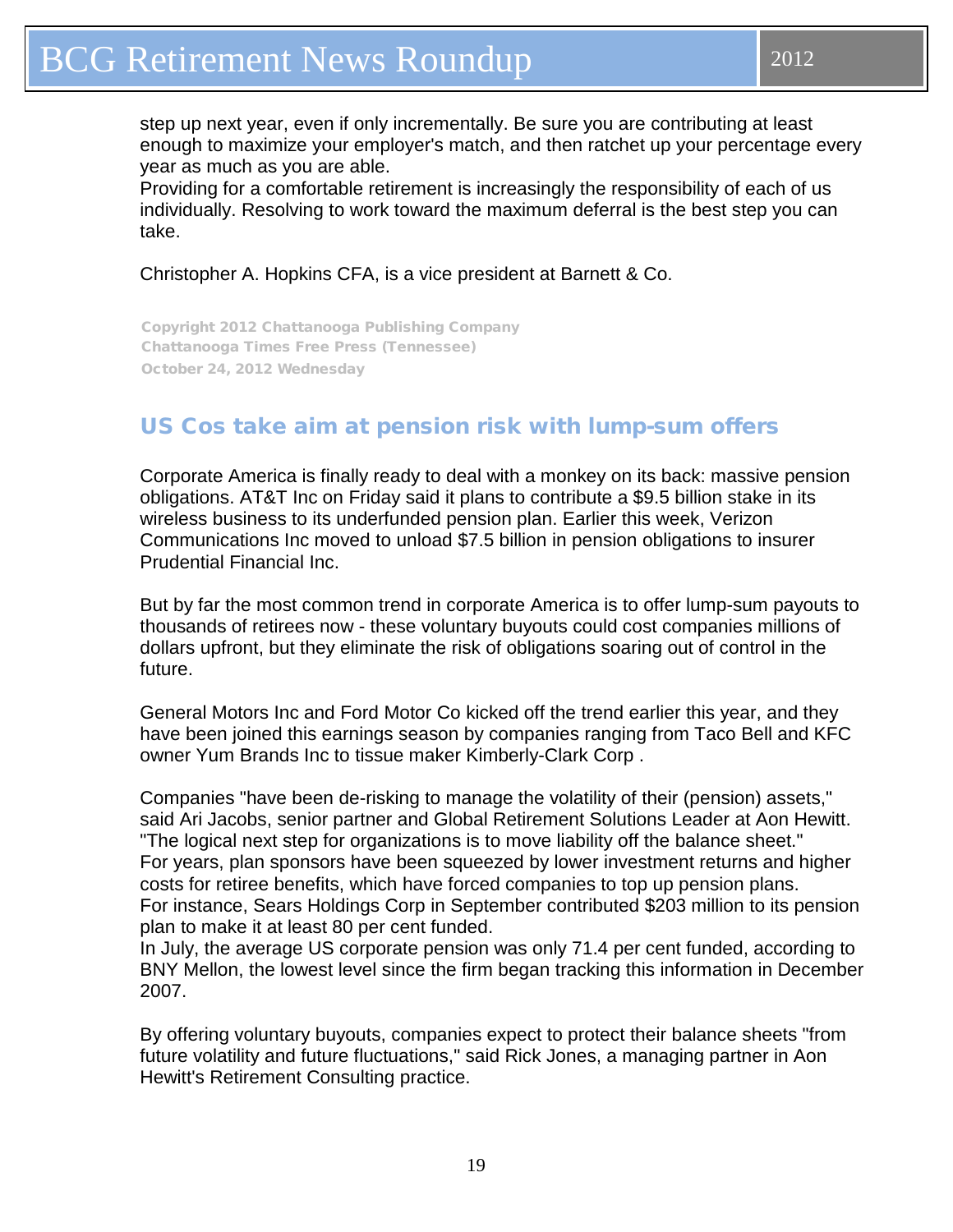Kimberly-Clark recently notified about 10,000 former workers not yet receiving retirement benefits that they would be eligible for the lump sum distribution. "It takes some of the volatility out of the pension plan going forward," said Bob Brand, a spokesman for the company.

In the case of Verizon, it aims to remove a quarter of its pension burden with a single upfront payment to Prudential, a deal known as pension terminal funding. The full terms have not been finalized, but Verizon has said it would inject \$2.5 billion into its pension plan prior to closing.

#### WHY NOW?

Even before the financial crisis, many US companies had stopped offering defined benefit pension plans, especially to new workers. Companies preferred 401(k) plans, where the burden - and risk - is on the employee to save and invest. During the financial crisis, some companies slashed their contributions to 401(k) plans.

And now, firms eager to move the defined benefit plans off their balance sheets are encouraging retired and other former workers to take a voluntary payout. "We've seen a high level of interest this year, and I think you'll see it next year and beyond," said Alan Glickstein, senior retirement consultant at Towers Watson in Dallas, Texas.

In a survey released earlier this year by Aon Hewitt, 35 per cent of about 500 large American employers expect to offer a lump sum payout.

Companies - many of which had been on the fence about making changes - are beginning to believe that interest rates will not rise in the near future.

Low interest rates mean lower returns on the investments companies use to pay their obligations; if the companies assume rates will not rise anytime soon, they have to rethink how they plan to meet those obligations.

A company must notify employees when its pension fund's asset value dips below 80 per cent of obligations. When that happens, companies can only make lump sum distributions equal to half the benefit owed to workers. The other half has to be in the form of an annuity.

Archer Daniels recently began notifying vested former workers they are eligible for the payout. Depending on uptake, ADM estimates it could "reduce its global pension benefit obligation by approximately \$140-\$210 million and improve its pension underfunding by approximately \$35-\$55 million."

Yum said in its filings that it is making a similar decision "in an effort to reduce our ongoing volatility and administration expense." Funding would come from existing pension assets. It expects a pre-tax non-cash charge between \$25 million and \$75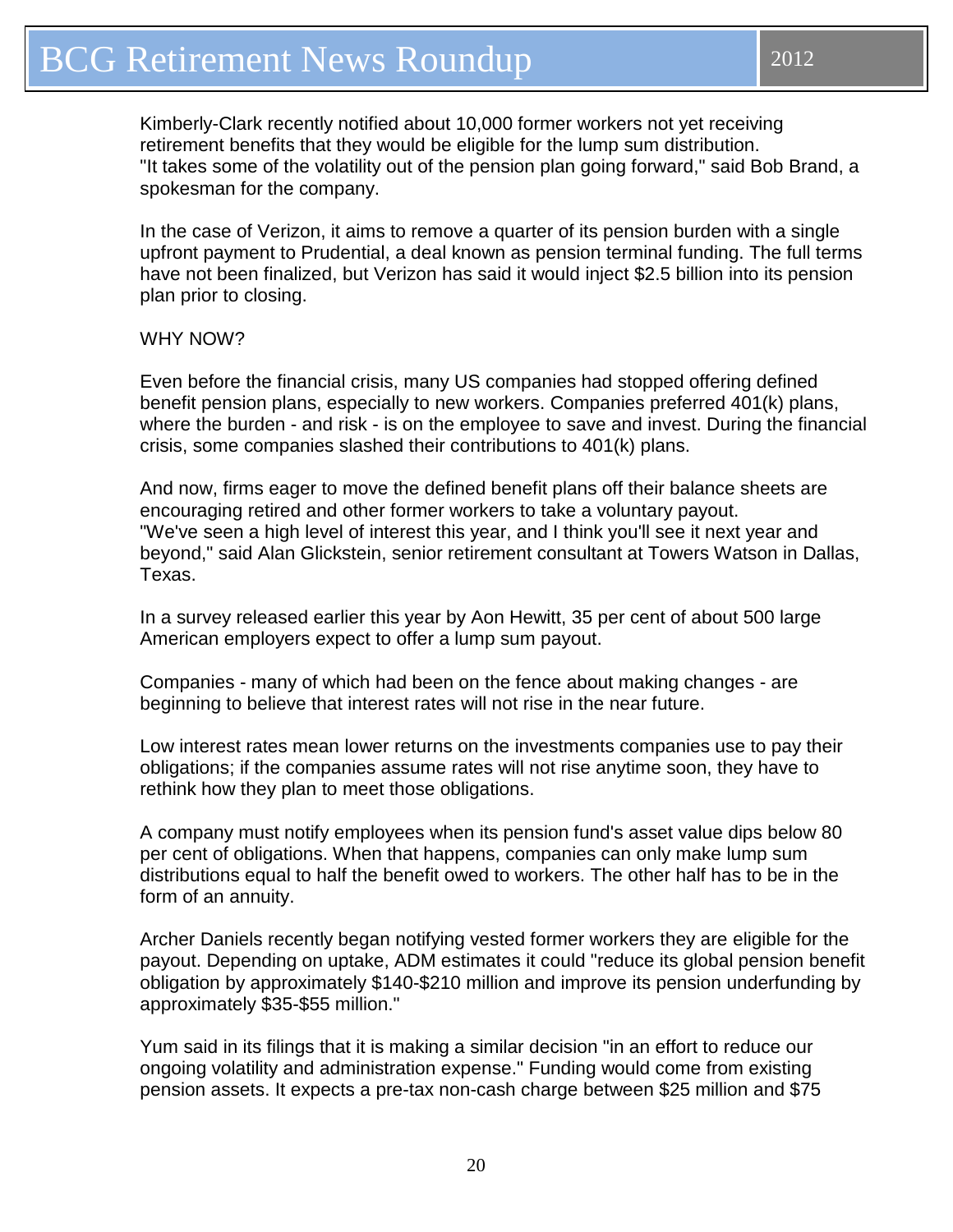<span id="page-20-0"></span>million in the fourth quarter of 2012.

Historically, the vast majority of people, when offered a lump sum payout, have taken it instead of waiting for a pension check. That rate has fallen slightly since the recession as workers have grown reluctant about managing their own funds.

"We hope people think really carefully about the decision," said Nancy Hwa, a spokeswoman for Pension Rights Center, a consumer organization in Washington, D.C.

"It's very easy to be tempted by this large sum of money initially, and it's easy to spend it on something other than retirement."

**Copyright 2012 The Financial Daily All Rights Reserved**

### Those in late 30s most concerned

WASHINGTON - Americans in their late 30s are now the group most likely to doubt they will be financially secure after retirement, a major shift from three years ago when baby boomers nearing retirement age expressed the greatest worry.

The survey findings by the Pew Research Center, released Monday, reflect the impact of a weak economic recovery beginning in 2009 that has shown stock market gains while housing values remain decimated.

The news was no surprise to Nicole Gilliard, 37, who works for the solicitor's office in Charleston.

"My biggest fear is not being able to retire," Gilliard said as she came out of the courthouse on Meeting Street after work Monday. "I have a 5-year-old, and my biggest fear is that I'm going to have to keep working to put her through school."

As a whole, retirement worries rose across all age groups - roughly 38 percent of U.S. adults say they are "not too" or "not at all" confident that they will have sufficiently sized financial nest eggs, according to the independent research group. That's up from 25 percent in 2009.

But the concerns are increasing the greatest among younger adults approaching middle age, whose equity in their homes represents most of their net worth. About 49 percent of those ages 35-44 said they had little or no confidence that they will have enough money for retirement, more than double the 20 percent share in that age group who said so in 2009.

"My husband is still paying back student loans," Gilliard said, "so we're dealing with student loans, we're dealing with the mortgage, and college is just around the corner for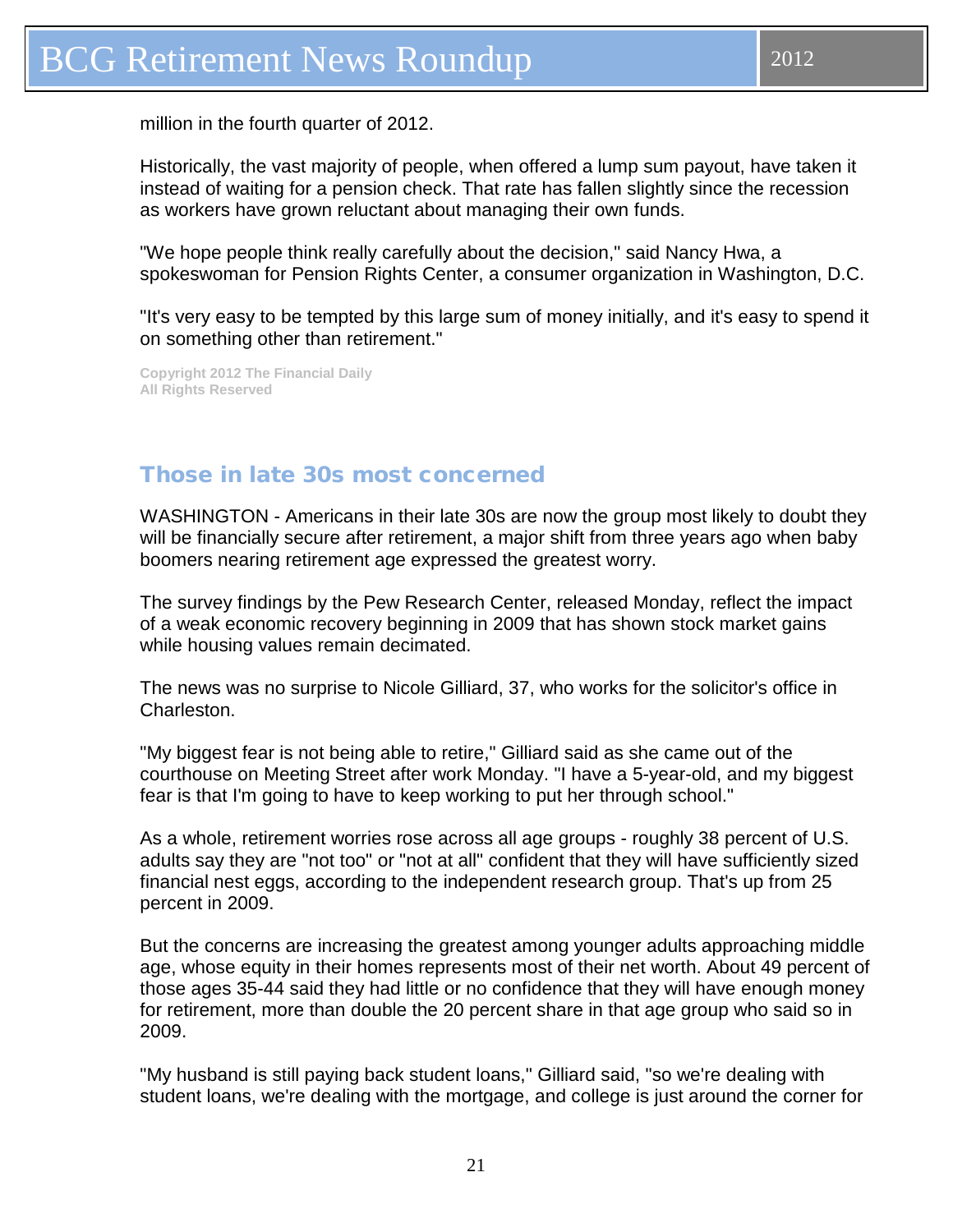my daughter. Retirement doesn't look like it's ever going to be for me. It just looks like we're going to be working for a long, long time."

Tanya Smith, 42, of Meggett expressed similar worries as she walked down Meeting Street. She and her husband work in the transportation industry.

"Social Security will probably not be available by the time we're of retirement age," she said. "Of course the economy has a lot to do with it. Everyone's 401(k)'s have plummeted.

"I've got my first in college, and it's tough."

Baby boomers, those born between 1946 and 1964, also reported having more retirement anxieties than before, but now to a lesser degree compared with their younger counterparts. About 43 percent of Americans ages 45-54 expressed little or no trust in their retirement security, up from 33 percent in 2009.

Among Americans ages 55-64, the share expressing little or no confidence was 39 percent, up from 26 percent.

Broken down by smaller groups, the Pew analysis found that retirement worries peaked among adults in their late 30s; a majority, or 53 percent, of Americans ages 36 to 40 lacked confidence that they will have large-enough nest eggs.

Just three years ago, it was baby boomers ages 51 to 55 who had the most anxiety over whether their income and assets would be sufficient. Richard Morin, a senior editor at Pew who co-authored the report, said the shift in attitudes was somewhat surprising.

"I think most people would expect those on the cusp of retirement - ages 55 to 64 would be the most concerned about financing their retirement, (so) the finding that the peak is now occurring among adults roughly 20 years younger is notable," he said. "Moreover, the wealth data showing those approaching or in early middle age had lost the most in the past decade suggests that their concerns are not misplaced."

The latest findings come as the presidential campaigns focus most often on retirement issues such as Social Security and Medicare when appealing to older voters. In recent weeks, President Barack Obama has pounded Republican challenger Mitt Romney and his running mate, Rep. Paul Ryan, saying their plan to replace Medicare with vouchers won't keep up with health care costs.

Ryan has sought to reassure seniors by saying he and Romney won't alter Medicare for those in or near retirement.

An Associated Press-LifeGoesStrong.com poll in late 2011 also found that concerns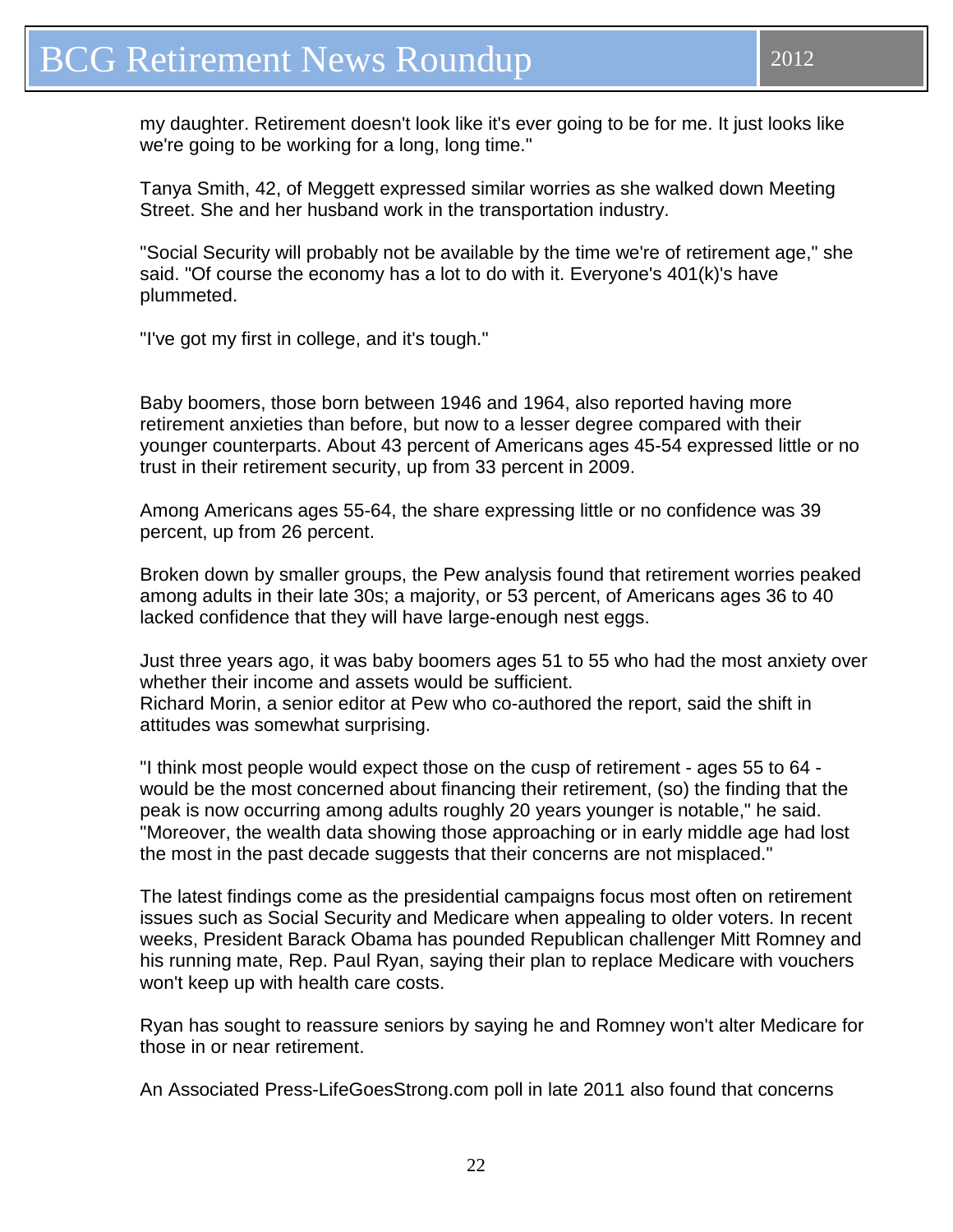about retirement were increasing across all age groups, a reflection of the continuing hard economic times.

According to the Pew report, the inflation-adjusted net worth of Americans ages 35 to 44 fell roughly 56 percent from 2001 to 2010, the sharpest decline for any age group and more than double the 22 percent rate of decline for boomers ages 55 to 64. Net worth, also referred to as wealth, is the sum of all assets such as a house, car, stocks and 401(k)'s, minus the sum of all debts, including mortgage, credit card debt and car and tuition loans.

In dollars, the median wealth of Americans ages 35 to 44 fell by \$56,029 to \$43,698 over the last decade. In contrast, those ages 45 to 54 and 55 to 64 lost about \$50,000. The median wealth of those 65 and older over the last decade increased slightly - the only age group to experience a gain.

The 35 to 44 age group has been hit the hardest in terms of wealth because they were the ones most likely to have purchased a home at bubble prices during the housing boom, only to see values shrivel in the housing bust. This younger to middle-aged group also largely stayed out of the stock market from 2001 to 2010 and as a result missed out on the stock run-up that began in 2009, according to Pew's analysis of Federal Reserve data.

The S&P 500 index peaked above 1,500 in October 2007 but fell to a closing low of 676.53 in March 2009. It has risen significantly since then, closing above 1,200 in December 2010 and is now back above 1,400.

Broken down by education and income, adults holding a high school diploma or less were less likely to express confidence in their retirement finances than college graduates, 53 percent vs. 71 percent. Those with family incomes of less than \$50,000 also were less confident compared with those making \$100,000 or more, 51 percent vs. 79 percent.

The Pew study is based on interviews with 2,508 adults by cellphone or landline from July 16-26, as well as an analysis of the Survey of Consumer Finances, which is sponsored by the Federal Reserve. The Pew poll has a margin of error of plus or minus 2.8 percentage points, larger for subgroups.

**Copyright 2012 The Post and Courier All Rights Reserved Post & Courier (Charleston, SC) October 23, 2012 Tuesday**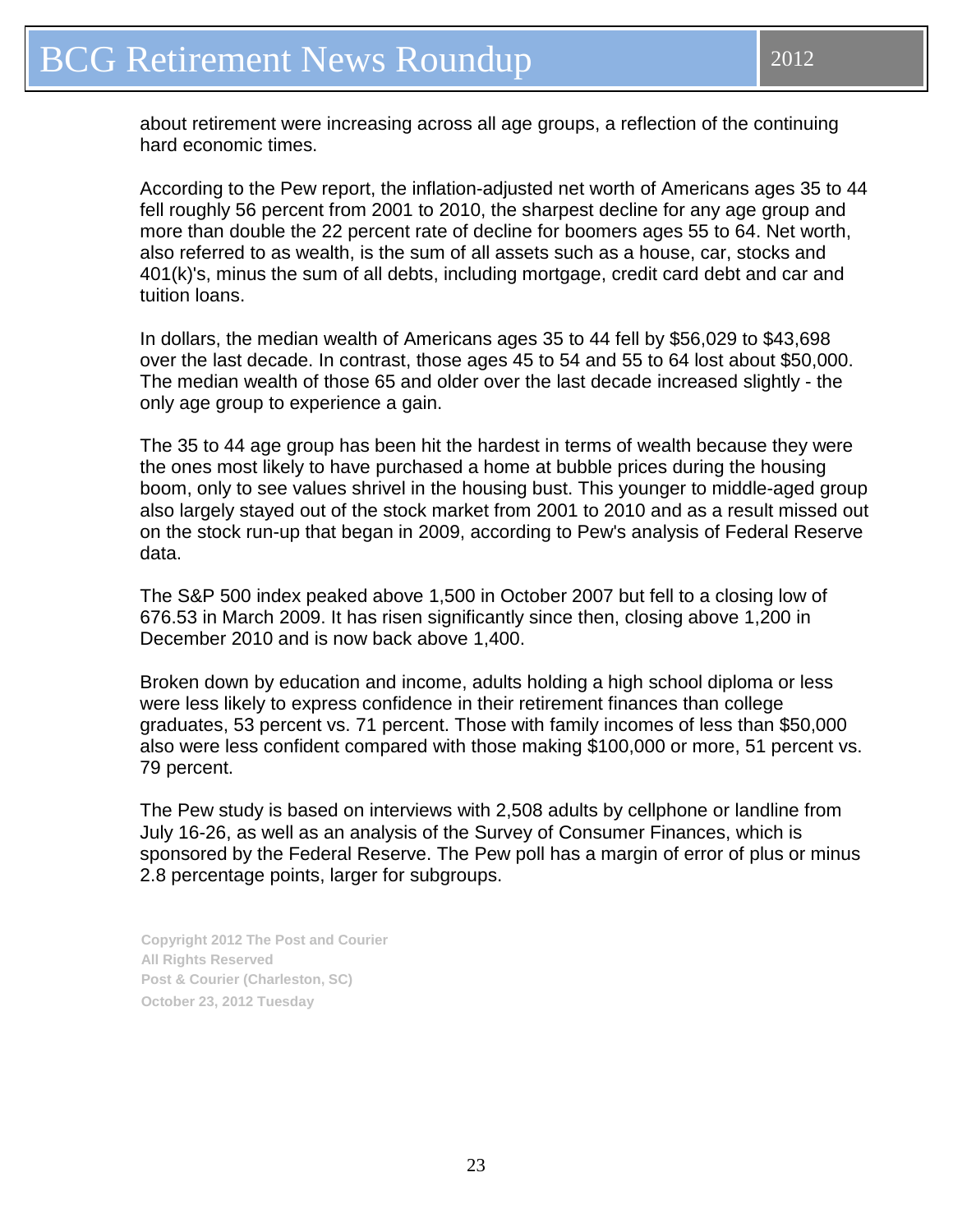### <span id="page-23-0"></span>Private-Sector Retirement Plan Income Steady

The Investment Company Institute issued the following news release:

The annual update of an ICI research study finds that, contrary to conventional wisdom, retirees across all income groups are collecting more in retirement income today from employer-sponsored retirement plans than they were in the mid-1970s, when sweeping new retirement plan regulations were enacted.

The study, A Look at Private-Sector Retirement Plan Income After ERISA, 2011 [\(http://www.ici.org/pdf/per18-05.pdf\)](http://www.ici.org/pdf/per18-05.pdf), finds that in 2011, 33 percent of retirees received income--either directly or through a spouse--from private-sector retirement plans, compared with 21 percent in 1975. The median income received by those with private-sector pension income was \$6,300 in 2011 compared with about \$4,700 in 1975 (in 2011 dollars). The research examines private-sector retirement income trends since 1974, just after the Employee Retirement Income Security Act (ERISA) was enacted. Receipt of Income from Pension by Type of Pension

For more details click here: [\(http://www.ici.org/pressroom/news/12\\_news\\_erisa\)](http://www.ici.org/pressroom/news/12_news_erisa)

"As policymakers consider retirement savings policies, it is important that they understand that private-sector pension income has tended to increase over time rather than decrease. The share of retirees receiving private-sector pension income increased by more than 50 percent between 1975 and 1991, and has remained fairly stable since," said Peter Brady, ICI senior economist and coauthor of the report. "Further, among those receiving income from privatesector pensions, the median amount of inflation-adjusted income--which had remained fairly flat between 1975 and 1991--has increased nearly 40 percent since 1991."

Other Key Findings: Access, Coverage, Role of Social Security

Increase in DC plan coverage over time has kept U.S. worker access to privatesector retirement plans steady since the 1970s. While coverage has been consistent, an increasing share of private-sector workers has worked for employers that sponsor defined contribution (DC) pension plans, and a decreasing share has worked for employers that sponsor defined benefit (DB) pension plans. In 1975, nearly 90 percent of active participants in private-sector retirement plans had primary coverage through DB plans, dropping steadily over time to below 50 percent by the 1990s. By 1998, 44 percent of active participants in private-sector retirement plans had coverage through DB plans.

Coverage by a pension plan does not always result in retirement income. The historical prevalence of retirement income from private-sector DB plans may be overstated by only looking at pension coverage, rather than receipt of pension income. Many retirees may have worked for companies that offered DB plans,